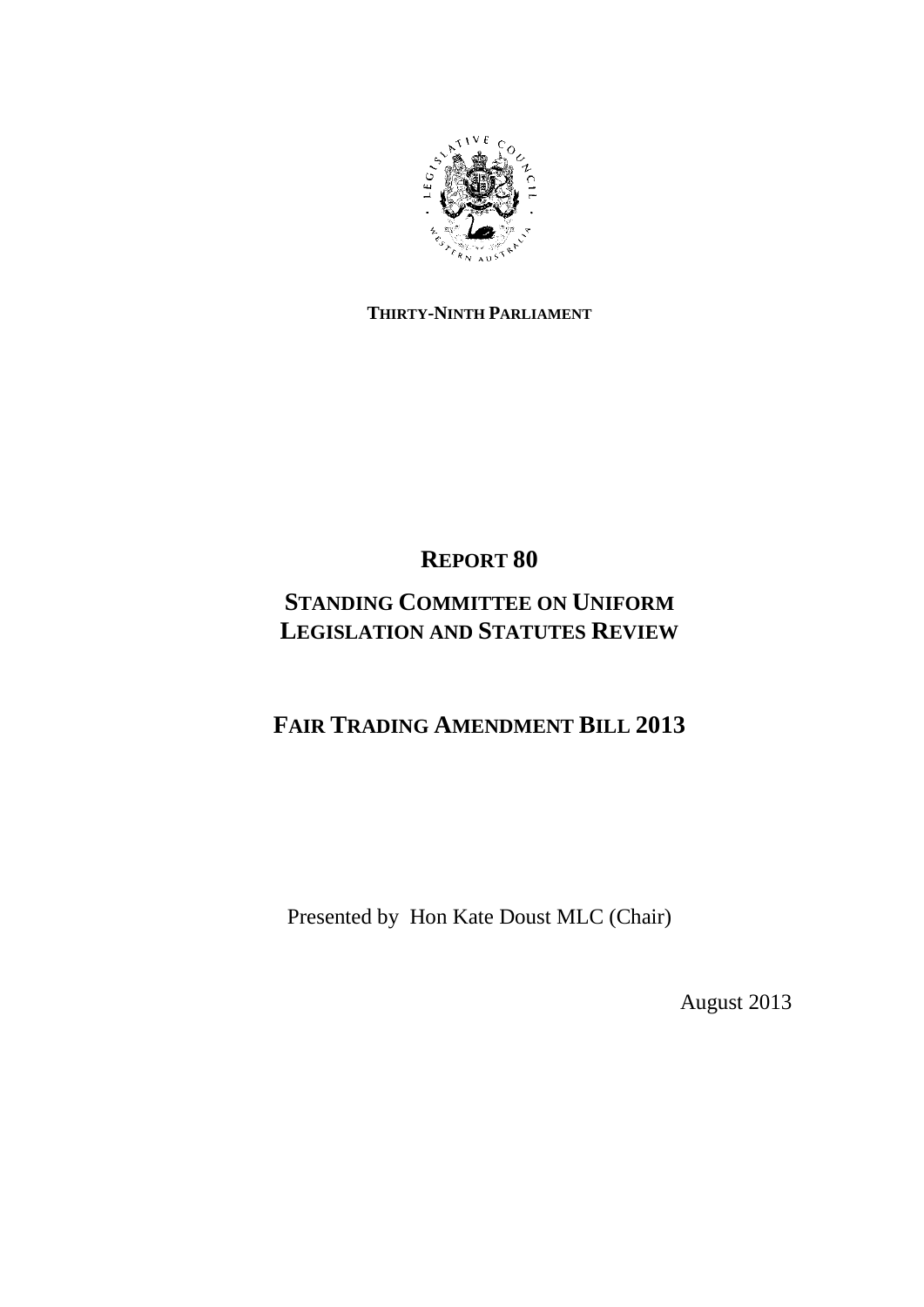### **STANDING COMMITTEE ON UNIFORM LEGISLATION AND STATUTES REVIEW**

#### **Date first appointed:**

#### **17 August 2005**

#### **Terms of Reference:**

The following is an extract from Schedule 1 of the Legislative Council Standing Orders:

#### "**5. Uniform Legislation and Statutes Review Committee**

- 5.1 A *Uniform Legislation and Statutes Review Committee* is established.
- 5.2 The Committee consists of 4 Members.
- 5.3 The functions of the Committee are
	- (a) to consider and report on Bills referred under Standing Order 126;
	- (b) on reference from the Council, to consider or review the development and formulation of any proposal or agreement whose implementation would require the enactment of legislation made subject to Standing Order 126;
	- (c) to examine the provisions of any treaty that the Commonwealth has entered into or presented to the Commonwealth Parliament, and determine whether the treaty may impact upon the sovereignty and law-making powers of the Parliament of Western Australia;
	- (d) to review the form and content of the statute book; and
	- (e) to consider and report on any matter referred by the Council.
- 5.4 In relation to function 5.3(a) and (b), the Committee is to confine any inquiry and report to an investigation as to whether a Bill or proposal may impact upon the sovereignty and law-making powers of the Parliament of Western Australia."

### **Members as at the time of this inquiry:**

| Hon Kate Doust MLC (Chair) | Hon Brian Ellis MLC (Deputy Chair) |
|----------------------------|------------------------------------|
| Hon Mark Lewis MLC         | Hon Amber-Jade Sanderson MLC       |

Linda Murdoch (Advisory Officer)

Mark Warner (Committee Clerk)

### **Address:**

Parliament House, Perth WA 6000, Telephone (08) 9222 7222 lcco@parliament.wa.gov.au Website: http://www.parliament.wa.gov.au **ISBN 978-1-922047-42-7**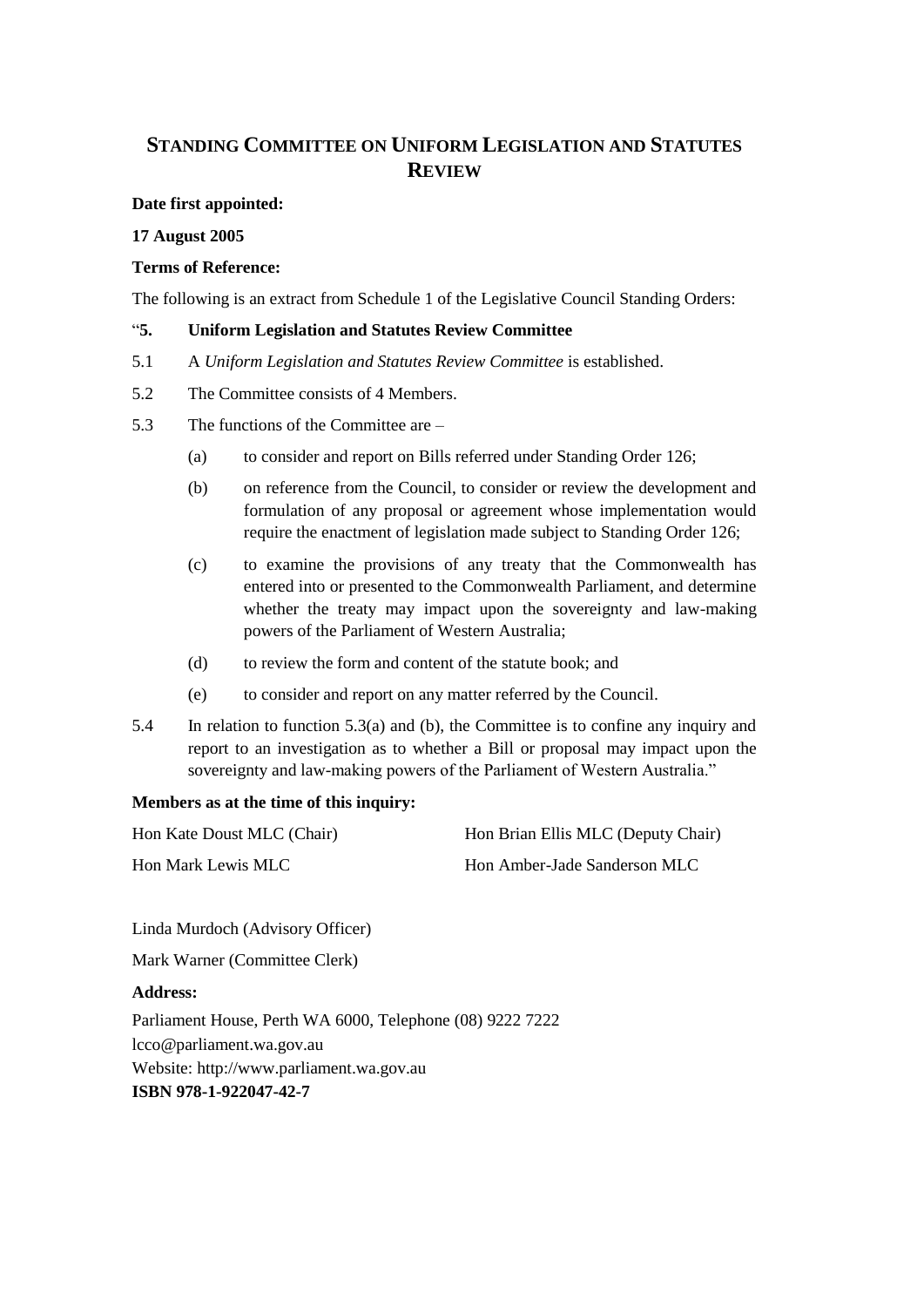| 1                           |  |
|-----------------------------|--|
|                             |  |
| $\mathcal{D}_{\mathcal{L}}$ |  |
|                             |  |
| 3                           |  |
| $\overline{4}$              |  |
|                             |  |
| 5                           |  |
|                             |  |

### **CONTENTS**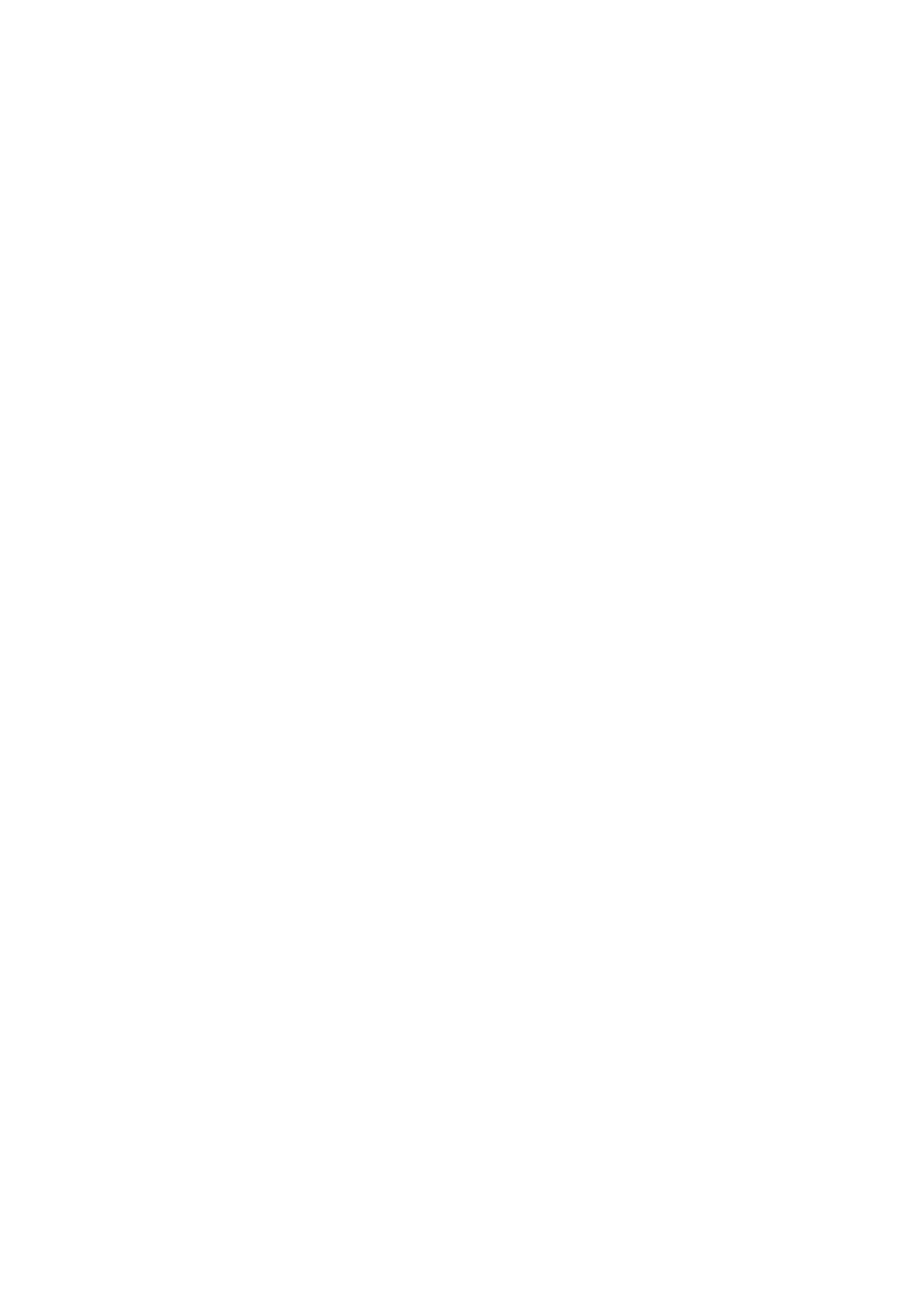#### **EXECUTIVE SUMMARY AND RECOMMENDATIONS**

#### **OF THE**

#### **REPORT OF THE STANDING COMMITTEE ON UNIFORM LEGISLATION AND STATUTES REVIEW**

#### **IN RELATION TO THE**

#### **FAIR TRADING AMENDMENT BILL 2013**

#### **EXECUTIVE SUMMARY**

The *Fair Trading Act 2010* (WA) is the Principal Act and forms part of the Australian Consumer Law (**ACL**). The ACL is a uniform scheme, which is set out in an Intergovernmental Agreement (**IGA**) between the Commonwealth and the States and Territories in relation to "*a new national consumer policy framework to enhance consumer protection, reduce regulatory complexity for business and encourage the development of a seamless national economy*." The IGA was signed by all States and Territories on 2 July 2009.

The Commonwealth ACL has been amended since 2011.

The Fair Trading Amendment Bill 2013 (**Bill**) incorporates Commonwealth amendments from 2011 to 2013 to realign the Australian Consumer Law (WA) with the ACL in force in all other jurisdictions and make other amendments to the *Fair Trading Act 2010* (**Act**) to improve the administration of the Act and correct a number of anomalies and drafting errors.

The Committee has inquired into the Bill and considered issues of Parliamentary sovereignty and law-making power.

#### **RECOMMENDATION**

The Committee's recommendation appears at page fourteen:

Page 14

**Recommendation 1: The Committee recommends that the Bill be passed without amendment.**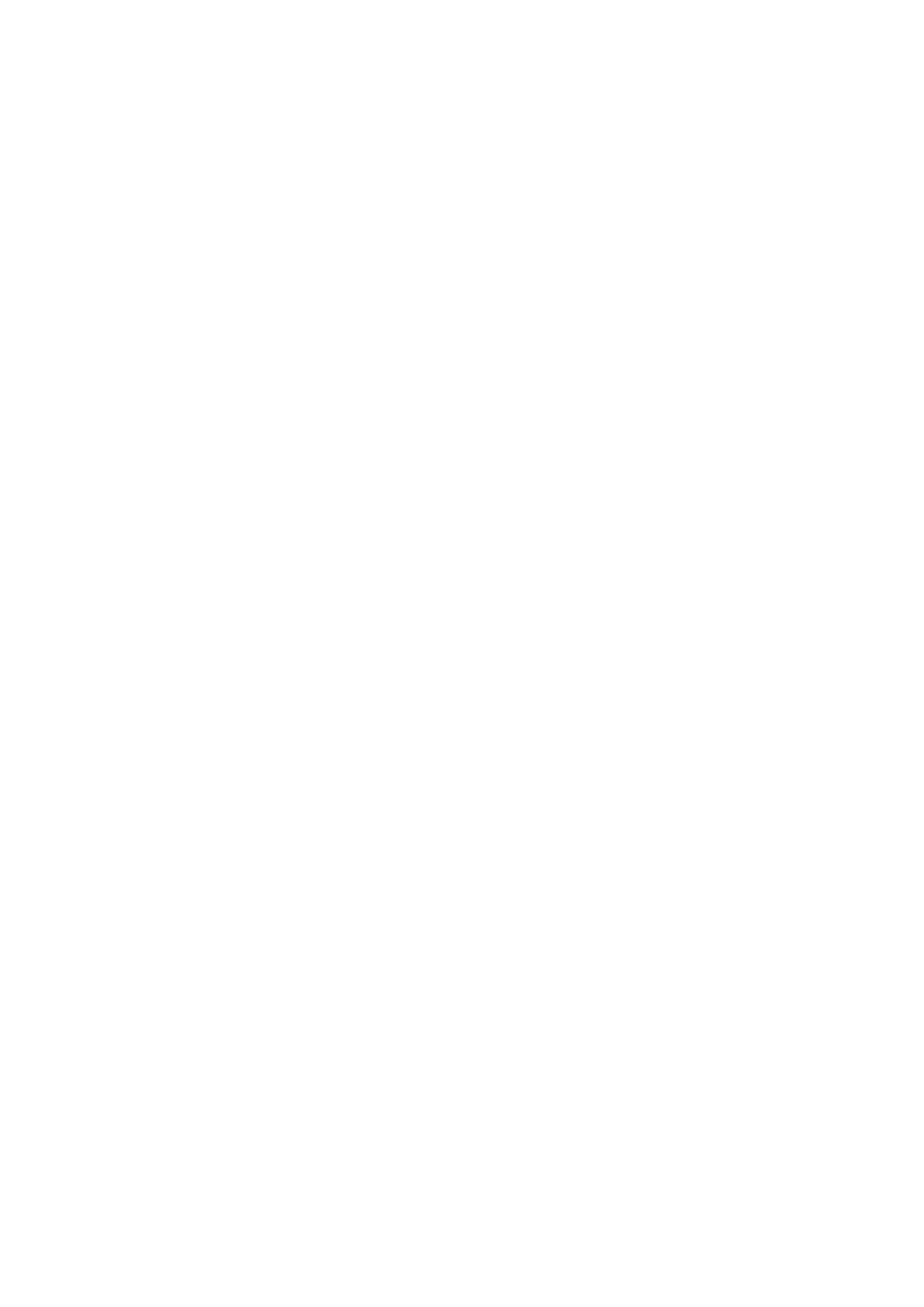### **REPORT OF THE STANDING COMMITTEE ON UNIFORM LEGISLATION AND STATUTES REVIEW**

#### **IN RELATION TO THE**

#### **FAIR TRADING AMENDMENT BILL 2013**

#### **1 REFERENCE AND PROCEDURE**

#### **The Committee and its scope of inquiry**

1.1 The Committee's task in relation to its function under 5.4 of Schedule 1 of the Western Australia Legislative Council Standing Orders is, *"to confine any inquiry and report to an investigation as to whether a Bill or proposal may impact upon the sovereignty and law-making powers of the Parliament of Western Australia."*

#### **2 REFERENCE AND SCRUTINY**

- 2.1 On 15 May 2013, the Fair Trading Amendment Bill 2013 (**Bill**) was referred by the Hon Michael Mischin MLC, Minister for Commerce under section 126 of the Legislative Council Standing Orders to the Standing Committee on Uniform Legislation and Statutes Review (**Committee**).<sup>1</sup>
- 2.2 The Bill amends sections of the *Fair Trading Act 2010* (WA) (**Principal Act**) in accordance with changes to the Commonwealth Australian Consumer Law (**ACL**). These amendments are incorporated into state based legislation as Australian Consumer Law (WA).
- 2.3 Standing Order 126 (7) requires the Committee to report within 45 days of referral. Due to the recess of Parliament, the reporting date for the Bill is, in effect, the first sitting day after the winter recess, being 6 August 2013.
- 2.4 The inquiry was advertised in *The West Australian* on Saturday 25 May 2013 and on the Western Australian Parliamentary website. One submission was received by the closing date of 10 June 2013. Stakeholder details are listed at **Appendix 1**.
- 2.5 In a letter received by the Committee on 16 May 2013, the Hon Michael Mischin MLC, Minister for Commerce provided the following documents:
	- Intergovernmental Agreement for the Australian Consumer Law, 2 July 2009

<sup>1</sup> Hon Michael Mischin MLC, Minister for Commerce, Western Australia, Legislative Council, *Parliamentary Debates (Hansard),* 15 May 2013, p550b-551a.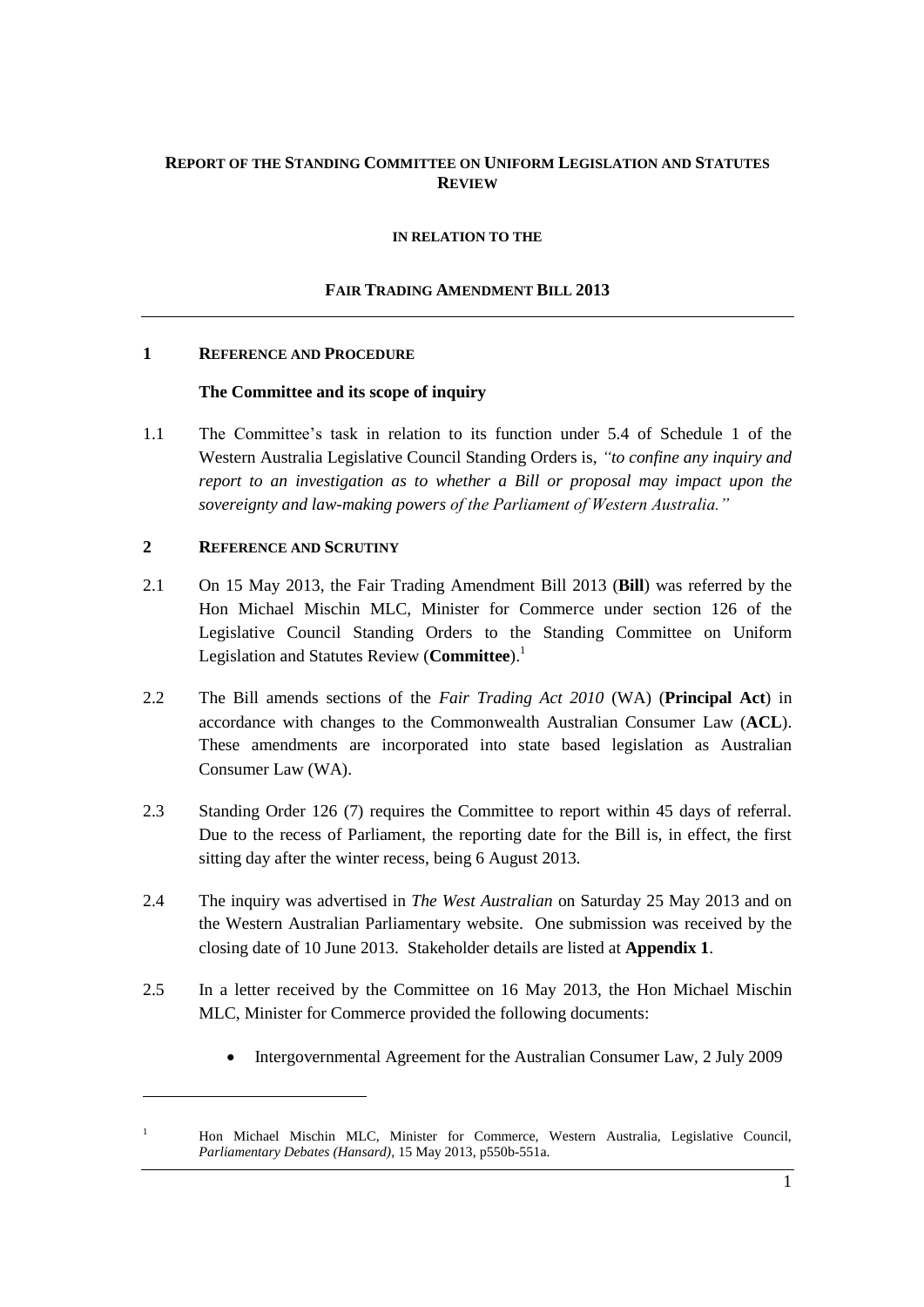- Explanatory Memorandum Fair Trading Amendment Bill 2013
- *Competition and Consumer Act 2010* (Cth)
- *Competition and Consumer Legislation Amendment Act 2011* (Cth)
- Acts Interpretation Amendment Bill 2011 (Cth)
- 2.6 The Committee was briefed on the Bill at a hearing held in Perth on 17 June 2013, attended by Mr Gerald Milford, Manager, Strategic Policy, Department of Commerce and Ms Anne O'Brien, Senior Policy Officer, Department of Commerce. Mr Milford provided a supplementary submission as part of his briefing to the Committee on 17 June 2013 (**Appendix 2**) 2 and a letter correcting the transcript.
- 2.7 The Committee received a letter from Mr Sven Bluemmel, the Western Australian Information Commissioner (dated 30 May 2013) who raised no objections to the Bill.
- 2.8 The Committee's deliberations were informed by  $56<sup>th</sup>$  Report of the Uniform Legislation and Statutes Review Committee on the Fair Trading Bill 2010 and the Acts Amendment Fair Trading Bill 2010*.* 3
- 2.9 The Committee thanks the staff from the Department of Commerce for their assistance in its inquiry into the Bill.

### **Scope of Parliamentary Sovereignty and Law-making Power**

- 2.10 The establishment of a Committee to scrutinise uniform legislation arose from the concern that the Executive is, in effect, exercising supremacy over a State Parliament when it enters agreements that, in practical terms, bind a State Parliament to enact legislation giving effect to national uniform schemes or intergovernmental agreements. 4
- 2.11 The purpose of the Committee is to identify any provisions of uniform legislation that may impact on the parliamentary sovereignty and law making powers.<sup>5</sup>

**.** 

<sup>2</sup> Supplementary Submission of 17 June 2013 from Mr Milford entitled Fair Trading Amendment Bill 2013. Transcripts of evidence may be accessed through the Committee's website at [http://www.parliament.wa.gov.au/uni.](http://www.parliament.wa.gov.au/uni)

<sup>&</sup>lt;sup>3</sup> Western Australian Parliament, Legislative Council, Report 56 Standing Committee on Uniform Legislation and Statutes Review Fair Trading Bill 2010 and Acts Amendment Fair Trading Bill 2010 presented by Hon Adele Farina MLC, Chair.

<sup>4</sup> See generally the Western Australia, Legislative Council, Standing Committee on Uniform Legislation and General Purposes, Report 19, *Uniform Legislation and Supporting Documents,* 27 August 2004.

<sup>5</sup> Western Australia Parliament Legislative Council *Standing Orders* Schedule 1, 5.4.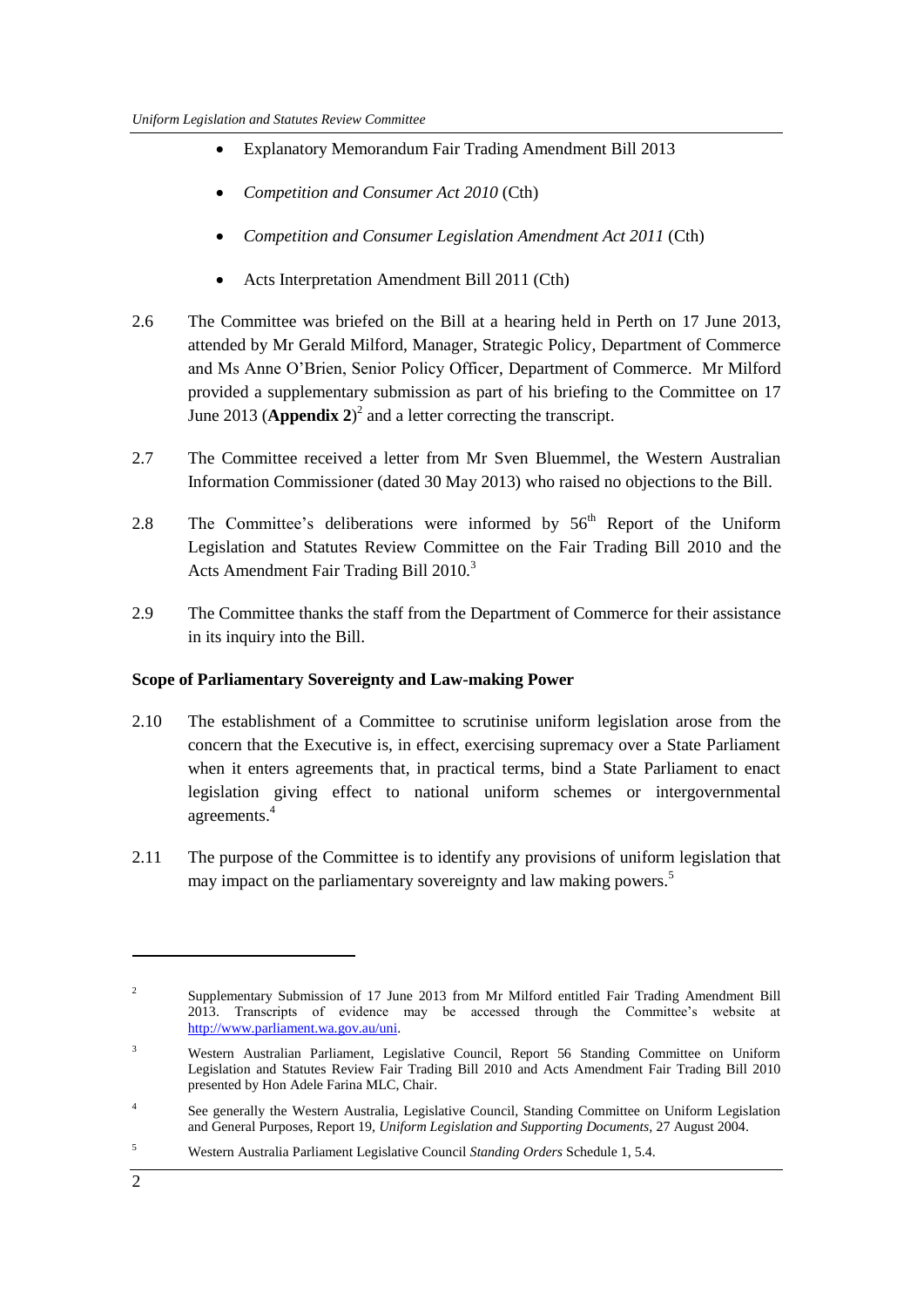- 2.12 The Parliament of Western Australia (and all other States and Territories) retain the authority to exercise its law-making power as it wishes with the enforcement of provisions under Australian Consumer Law (WA).
- 2.13 The Intergovernmental Agreement for the Australian Consumer Law (**IGA**) requires Western Australia "*will use best endeavours to have its Parliament repeal, amend or modify any legislation that is inconsistent with or alters the effect of the Australian Consumer Law.*" 6

#### **3 BACKGROUND TO AUSTRALIAN CONSUMER LAW**

- 3.1 On 2 July 2009, Western Australia became a party to an Intergovernmental Agreement between the Commonwealth and all States and Territories relating to consumer law in Australia.<sup>7</sup>
- 3.2 The IGA recitals state:

*The Council of Australian Governments met in Perth on 2 October 2008 and agreed to a new national consumer policy framework to enhance consumer protection, reduce regulatory complexity for businesses and encourage the development of a seamless national economy.* 8

- 3.3 The Commonwealth government has made provision for state and territory consumer laws to operate concurrently where they apply the Commonwealth Australian Consumer Law as a law of their jurisdiction.
- 3.4 Any state or territory consumer law that purports to cover the same field cannot operate concurrently if it is not an "application law" and will therefore not apply to corporations.
- 3.5 The uniform legislation is described as having "*commenced on 1 January 2011 as a law of the Commonwealth and of each State and Territory. It applies in the same way*

<sup>6</sup> Refer to Clause 3.2 of the Intergovernmental Agreement for the Australian Consumer Law, 2 July 2009,p6. Hon Michael Mischin, MLC, Minister for Commerce also referred to this provision of the IGA in the Explanatory Memorandum Fair Trading Amendment Bill 2013, p1.

<sup>7</sup> The full title of the agreement signed on 2 July 2009 is the *Agreement between the Commonwealth of Australia, the State of New South Wales, the State of Victoria, the State of Queensland, the State of Western Australia, the State of South Australia, the State of Tasmania, the Australian Capital Territory and the Northern Territory of Australia.* Intergovernmental Agreement for the Australian Consumer Law.

<sup>8</sup> IGA, p3*.*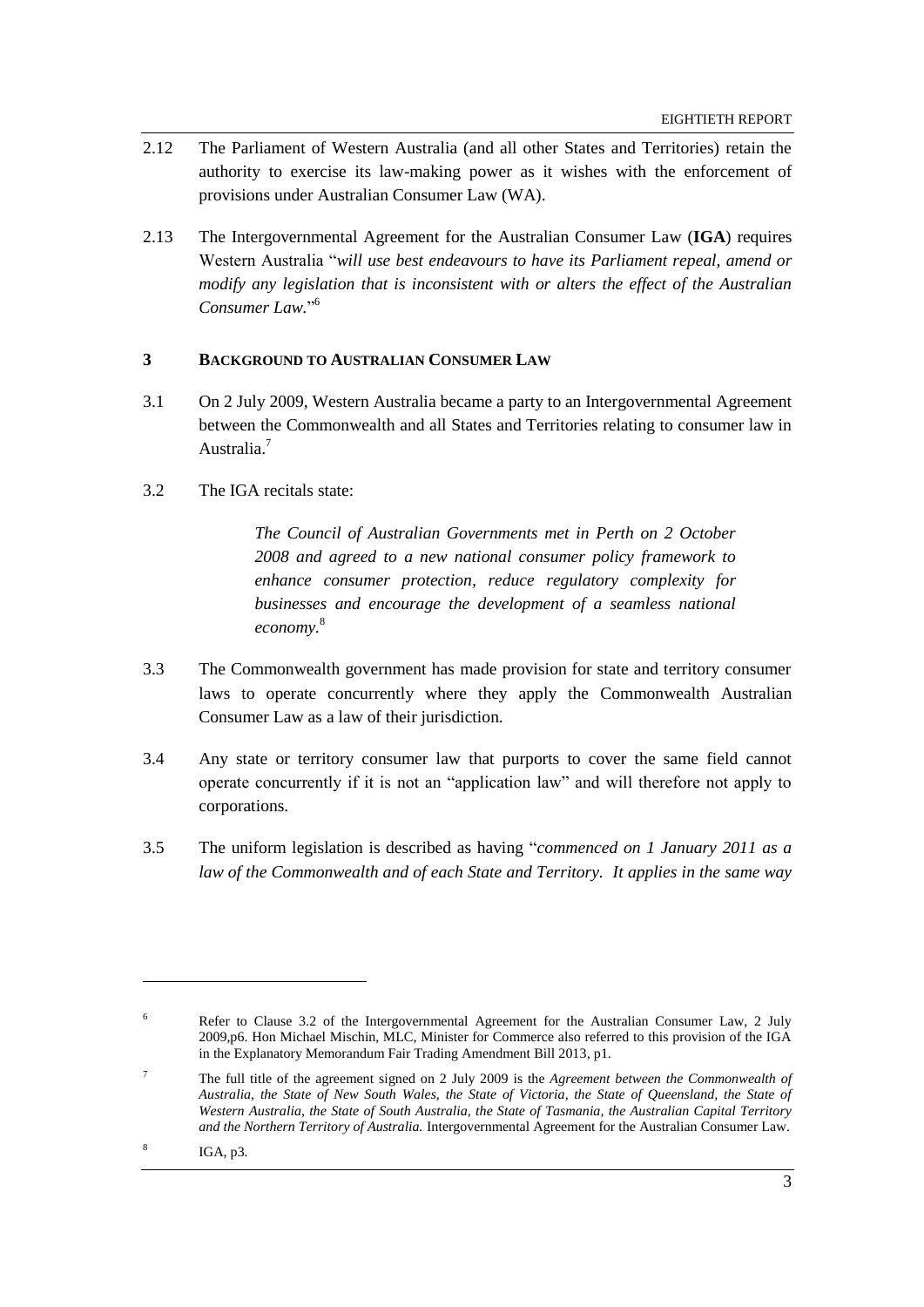*to all Australian consumers and businesses. At the same time, the name of the Trade Practices Act 1974 changed to the Competition and Consumer Act 2010."*<sup>9</sup>

- 3.6 The WA Government's implementation program differs from other States. "*The WA Government has implemented the ACL within the Fair Trading Act 2010. However, the WA Government has decided to adopt the ACL through a different mechanism to ensure that the WA Parliament has the opportunity to consider any changes to the ACL before they are made."*<sup>10</sup>
- 3.7 The Western Australian *Fair Trading Act 2010* replaced the *Consumer Affairs Act 1974*, *Fair Trading Act 1987* and *Door to Door Trading Act 1947*.
- 3.8 All amendments to the Commonwealth ACL to date have been agreed to by all jurisdictions, including Western Australia, under the voting arrangement provided in the Intergovernmental Agreement for the ACL.<sup>11</sup>
- 3.9 The *Fair Trading Act 2010* however, does not provide for any subsequent amendments to the ACL to automatically apply in Western Australia.
- 3.10 Since 1 January 2011, the ACL has been amended by the *Competition and Consumer Legislation Amendment Act 2011* (Cth) and the *Acts Interpretation Amendment Act*  (Cth) *2011*.
- 3.11 The amendments include regulations made under Commonwealth Schedule 2 and Section 139G regulations made under the *Competition and Consumer Act 2010* (Cth).
- 3.12 The Bill incorporates amendments of the ACL as in force on 1 January 2011 and 1 January 2013 as law of Western Australia.
- 3.13 The object of the Bill is to "*realign the Australian Consumer Law (WA) with the Australian Consumer Law in force in all other jurisdictions and to make other amendments to the Fair Trading Act 2010.*" 12
- 3.14 The amendments are required to "*improve administration of the Act and correct a number of anomalies and drafting errors*."<sup>13</sup>

<sup>13</sup> Ibid.

1

<sup>9</sup> Commonwealth Government website, *Australian Consumer Law* located at [http://www.consumerlaw.gov.au/content/Content.aspx?doc=the\\_acl/implementation.htm.](http://www.consumerlaw.gov.au/content/Content.aspx?doc=the_acl/implementation.htm) Accessed 20 June 2013.

<sup>10</sup> Ibid.

<sup>11</sup> Explanatory Memorandum, Fair Trading Amendment Bill 2013, Hon Michael Mischin MLC, Minister for Commerce, p1.

 $12$  Ibid, p2.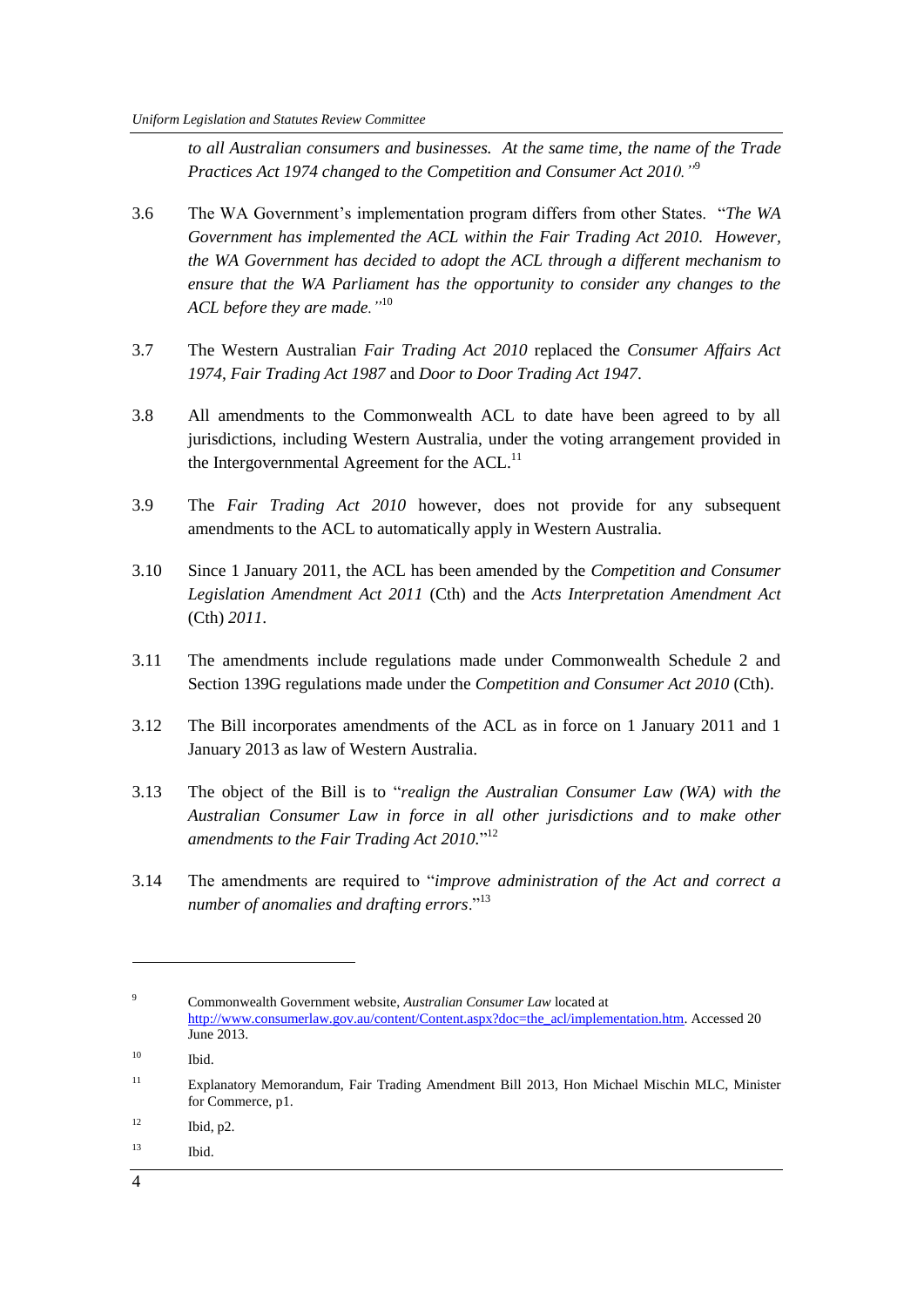#### **4 CLAUSES OF THE FAIR TRADING AMENDMENT BILL 2013**

4.1 Clause 1 sets out the short title. This clause is a formality.

Clause 2 Commencement and Proclamation

- 4.2 Clause 2 of the Bill provides for sections 1 and 2 to come into operation on the day on which it receives Royal Assent and for the rest "*on a day or days fixed by proclamation*".
- 4.3 The effect of clause 2 is to apply the Commonwealth ACL as in force from 1 January 2013 as a law of Western Australia. ACL text consists of Schedule 2 to the *Competition and Consumer Act 2010* and regulations made under s139G of that Act.
- 4.4 The Committee has previously considered the impact of similar commencement mechanisms on the Parliament's sovereignty and law making power.

*The proclamation method of commencement involves a Minister exercising the ultimate discretion, that is, whether or not to prepare a proclamation for consideration by the Executive.*

*The proclamation method means the Parliament gives the Executive discretion to indefinitely suspend the operation of laws passed by the Parliament. The Committee noted that where unfettered control is given to the Executive to decide the commencement of a particular Act, this can usurp the power that lies at the heart of the role of the Western Australian Parliament.*<sup>14</sup>

- 4.5 At the hearing on 17 June 2013, the Committee asked staff from the Department of Commerce to clarify whether any clauses were likely to be introduced retrospectively and when proclamation was likely to occur.
- 4.6 Staff from the Department of Commerce said:

 $\overline{a}$ 

*This Bill has no retrospective implications whatsoever. What the Bill does is adopt the version of the Commonwealth Australian Consumer Law as it existed on 1 January 2013 and will apply the version as a law of Western Australian as from the date of proclamation which will be a date after the bill is passed (it will not apply from 1 January 2013).* 15

<sup>14</sup> Western Australian Parliament, Legislative Council, Standing Committee on Uniform Legislation and Statutes Review, Report 35, *National Gas Access (WA) Bill 2008*, 10 March 2009, p22.

<sup>&</sup>lt;sup>15</sup> Supplementary Submission of 17 June 2013 from Mr Gerald Milford, Manager Strategic Policy Department of Commerce entitled Fair Trading Amendment Bill 2013, p3.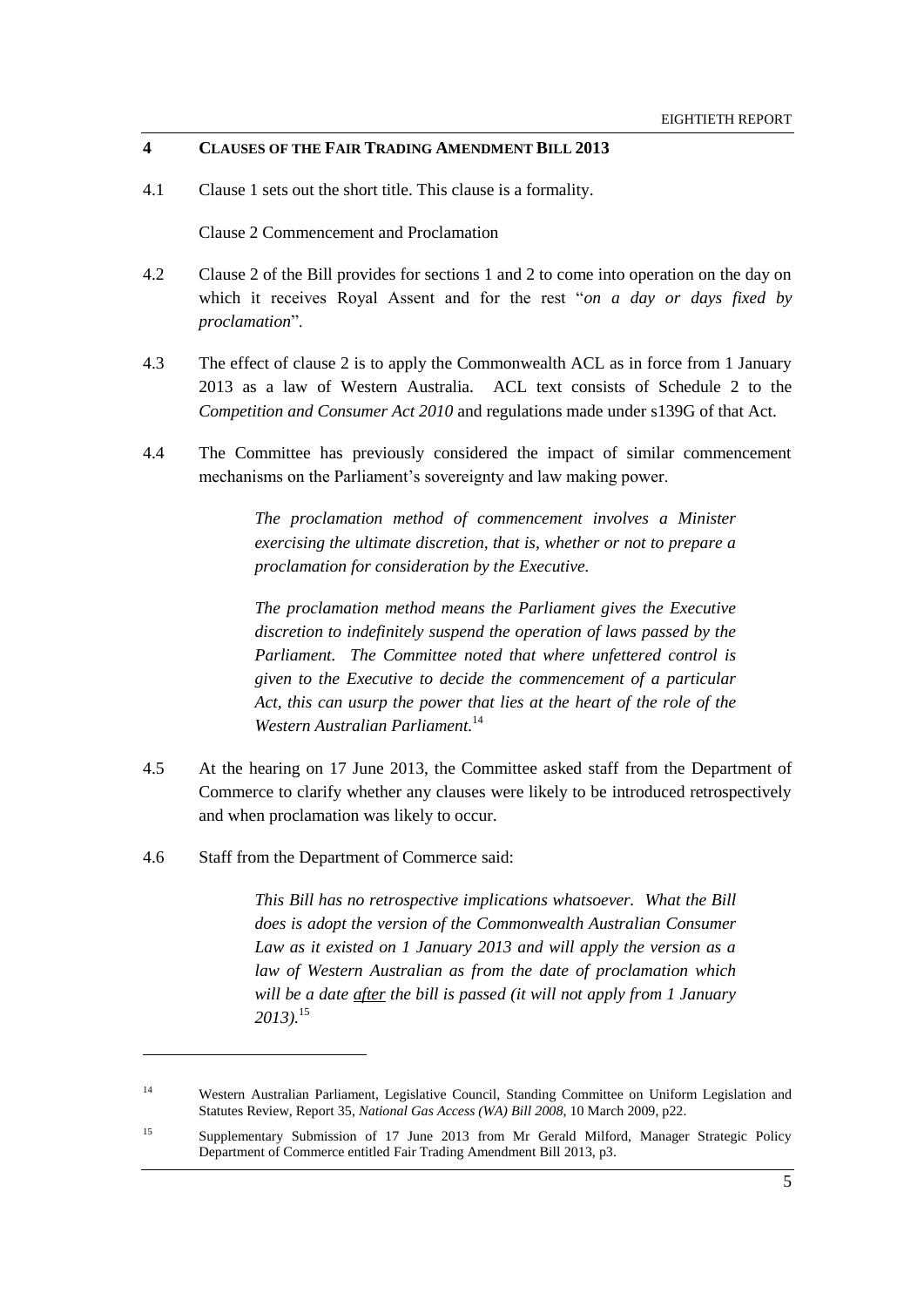4.7 The Committee is satisfied that the amendments will not be introduced retrospectively and that the date of proclamation will be a date after the Bill is passed.

Clause 3 Act Amended

4.8 Clause 3 provides for the *Fair Trading Amendment Act 2013* to amend the Principal Act.

Clause 4 Section 15 Amended

4.9 The Explanatory Memorandum explains that clause 4 "*corrects an error which currently operates to give precedence to specific State Acts (listed in Schedule 1 of the Act) where that legislation (or any instrument made under that legislation) is inconsistent with any part of the Australian Consumer Law.*" 16 In doing so, the original intention which was to give precedence to the Acts listed in Schedule 1 only where they are inconsistent with the product safety provisions of the ACL.<sup>17</sup>

Staff of the Department of Commerce later clarified:

*The Australian Consumer Law (WA) and all the Acts listed in Schedule 1 of the Fair Trading Act 2010 are all State laws. What the Fair Trading Amendment Bill 2013 is seeking to do is make it clear that where a product safety provision of an Act listed in Schedule 1 is inconsistent with a product safety provision of the Commonwealth Australian Consumer Law (WA) (as distinct from the Commonwealth Australian Consumer Law) then the Act listed in schedule 1 will prevail. Where there is an inconsistency between the Commonwealth Australian Consumer Law and any of those Acts listed in Schedule 1 or (indeed any State Law), the Commonwealth Australian Consumer will prevail to the extent of the inconsistency*. 18

Clause 5 Section 19 amended

- 4.10 Clause 5 amends s19(1)(a) and provides for the ACL text that consists of Schedule 2 to the *Competition and Consumer Act 2010* (Cth) as in force on 1 January 2013. Section 19(2) makes it clear that the ACL is part of the *Fair Trading Act 2010*.
- 4.11 The inclusion of Schedule 2 to the *Competition and Consumer Act 2010* (Cth) in the WA amendments reflects the adoption of Commonwealth subsidiary legislation within the principal Act. The amendments to Schedule 2 of the *Competition and Consumer*

1

<sup>16</sup> Explanatory Memorandum, Fair Trading Amendment Bill 2013*,* Hon Michael Mischin MLC, Minister for Commerce, p3.

<sup>17</sup> Ibid.p3.

<sup>18</sup> Letter from Mr Gerald Milford, Manager Strategic Policy, Department of Commerce, *Transcript of Evidence* Fair Trading Amendment Bill 2013, received 2 July 2013.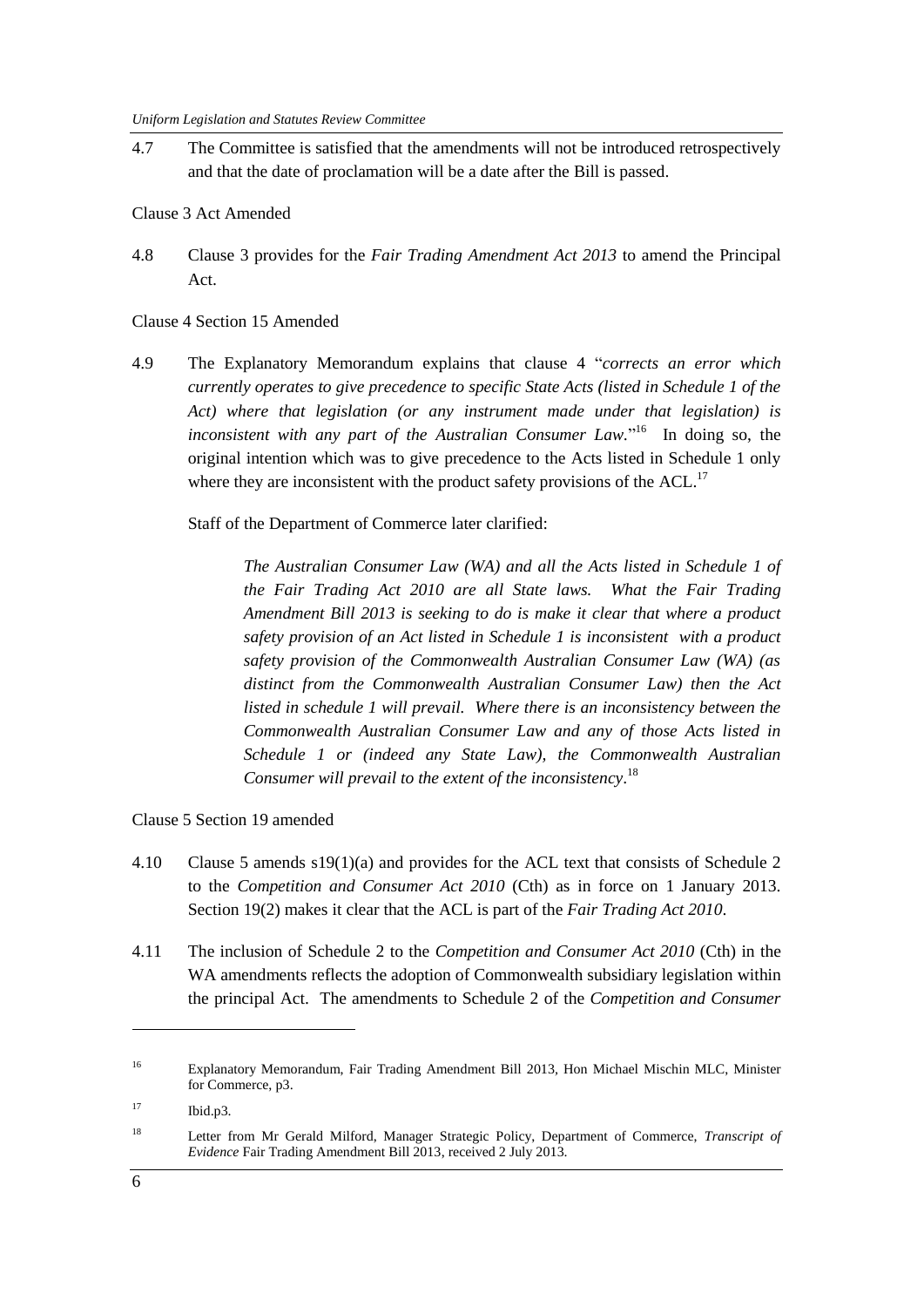*Act 2010* (Cth) reflect a minor change and include changes to the definition of the word "document".

4.12 The definition of the word "*document*" means any record of information, and includes *"anything on which there is writing, anything on which there are marks, figures, symbols or perforations having a meaning for persons qualified to interpret them; and anything from which sounds, images or writings can be reproduced with or without the aid of anything else, and a map, drawing or photograph."* 19

Staff from the Department of Commerce said:

*Firstly, the definition of document was amended to align it with the definition in the Commonwealth's Acts Interpretation Act. The meaning of the document has been broadened so that it now includes maps, plans, drawing and photographs. Secondly, the reference to Standards Australia International Limited was updated to read Standards Australia, again to align it with the definition in the Commonwealth's Acts Interpretation Act*. 20

- 4.13 These provisions include principles of unconscionable conduct to assist courts in applying the prohibition against unconscionable conduct and to help stakeholders understand the meaning and scope of the provisions. $^{21}$
- 4.14 Staff from the Department of Commerce stated:

*In determining whether conduct is unconscionable, courts can have regard to matters such as the relative bargaining strengths of the parties, whether a person was required to comply with conditions that were reasonably necessary to protect the suppliers interests or whether the supplier engaged in unfair tactics.*<sup>22</sup>

4.15 They further clarified;

*Just to be clear, the unconscionable conduct provisions themselves have not changed; but a set of principles have been added to include in the act to assist the courts to understand them and to apply them. The unconscionable conduct provisions themselves remain the same.* 23

<sup>19</sup> Schedule 2, *Competition and Consumer Legislation Amendment Act 2011(Cth).*

<sup>&</sup>lt;sup>20</sup> Supplementary Submission of 17 June 2013 from Mr Gerard Milford, Manager Strategic Policy Department of Commerce entitled Fair Trading Amendment Bill 2013*,* p3.

 $^{21}$  Ibid.p2.

 $22$  Ibid.p2.

<sup>23</sup> Mr Gerald Milford, Hansard Transcript of Evidence taken at Perth, 17 June 2013, p2.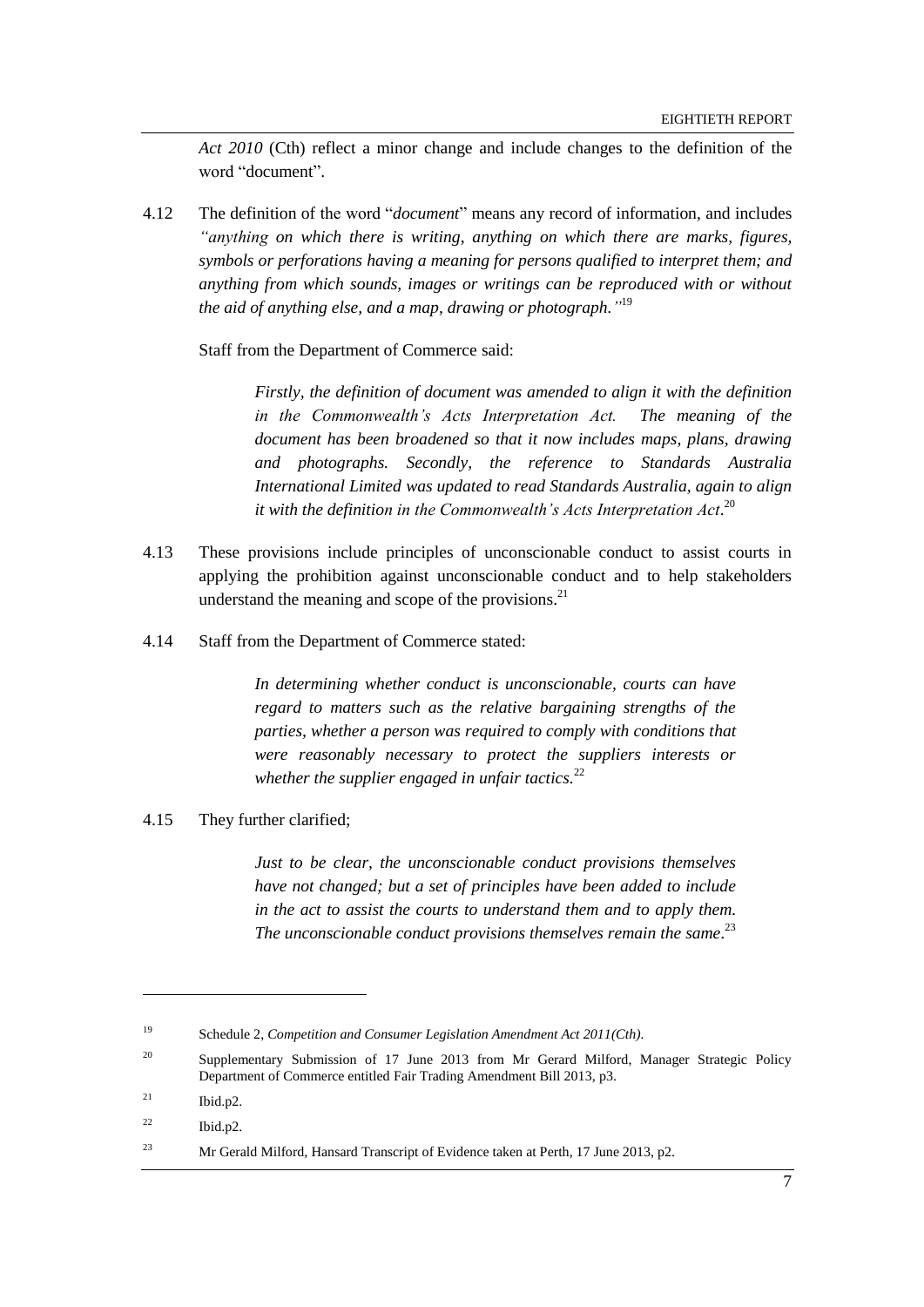- 4.16 The Committee was informed by the staff of the Department of Commerce that "*the amendments originally stemmed from the recommendations of a Senate Committee in November 2009 and the recommendations of an expert panel that was later established by the Commonwealth to consider whether a list of examples of unconscionable conduct should be included.*" 24
- 4.17 Whilst the Minister's Explanatory Memorandum and Second Reading speech do not mention consultative mechanisms that included WA in the scrutiny of the unconscionable conduct principles after the IGA was signed, the Committee accepts that the principles are interpretive and reflect the intention of the IGA.<sup>25</sup>

Clause 6 Section 20 deleted

4.18 Clause 6 removes redundant provisions that refer to the process required to amend legislation (s20 of the Act). This allows for a mechanism for amending the Australian Consumer Law (WA) by way of the ordinary legislative amendment process. This gives effect to changes requested by the previous Committee in its scrutiny of the Fair Trading Bill 2010.

Clause 7 Section 32 replaced

4.19 Clause 7 repeals and replaces the existing provision under s32 (of the Act) and specifies the criteria under which a person would be regarded as having been involved in the commission of offences.<sup>26</sup> This criteria includes persons found to have aided, abetted, counselled or procured the commission of the offence, or induced by way of threats or promises or otherwise the commission of the offence. This provision includes persons who conspire with others or attempt to commit the commission of a crime under this section. Summary conviction penalty is retained. (The lesser of a fine of \$36,000 or maximum penalty provided by the ACL (WA)).

1

<sup>&</sup>lt;sup>24</sup> Supplementary Submission of 17 June 2013 from Mr Milford entitled Fair Trading Amendment Bill 2013*,* p2.

<sup>&</sup>lt;sup>25</sup> In December 2008, the Senate Standing Committee on Economics (Senate Committee) released the Inquiry Report into the scope and definition of unconscionable conduct for the purposes of Part IVA of the *Competition and Consumer Act 2010 (Cth).* On 5 November 2009, the Commonwealth government agreed to the recommendations of the Committee and proposed the establishment of an expert panel (refer to Parliament of Australia House of Representatives Explanatory Memorandum *Competition and Consumer Legislation Amendment Bill 2011,* p 16). The Expert Panel consisted of Professor Bryan Horrigan, Mr David Lieberman and Mr Ray Steinwall and their paper was entitled Strengthening Statutory Unconscionable Conduct and the Franchising Code of Conduct. The panel was appointed on 27 November 2009 by Federal Minister for Competition Policy and Consumer Affairs, the Hon.Craig Emerson to consider whether two specific proposals for amending the law of unconscionable conduct provisions would assist in clarifying its effect. The panel was also asked to examine aspects of the franchising sector.

<sup>&</sup>lt;sup>26</sup> Explanatory Memorandum Fair Trading Amendment Bill 2013 Hon Michael Mischin MLC, Minister for Commerce, p4.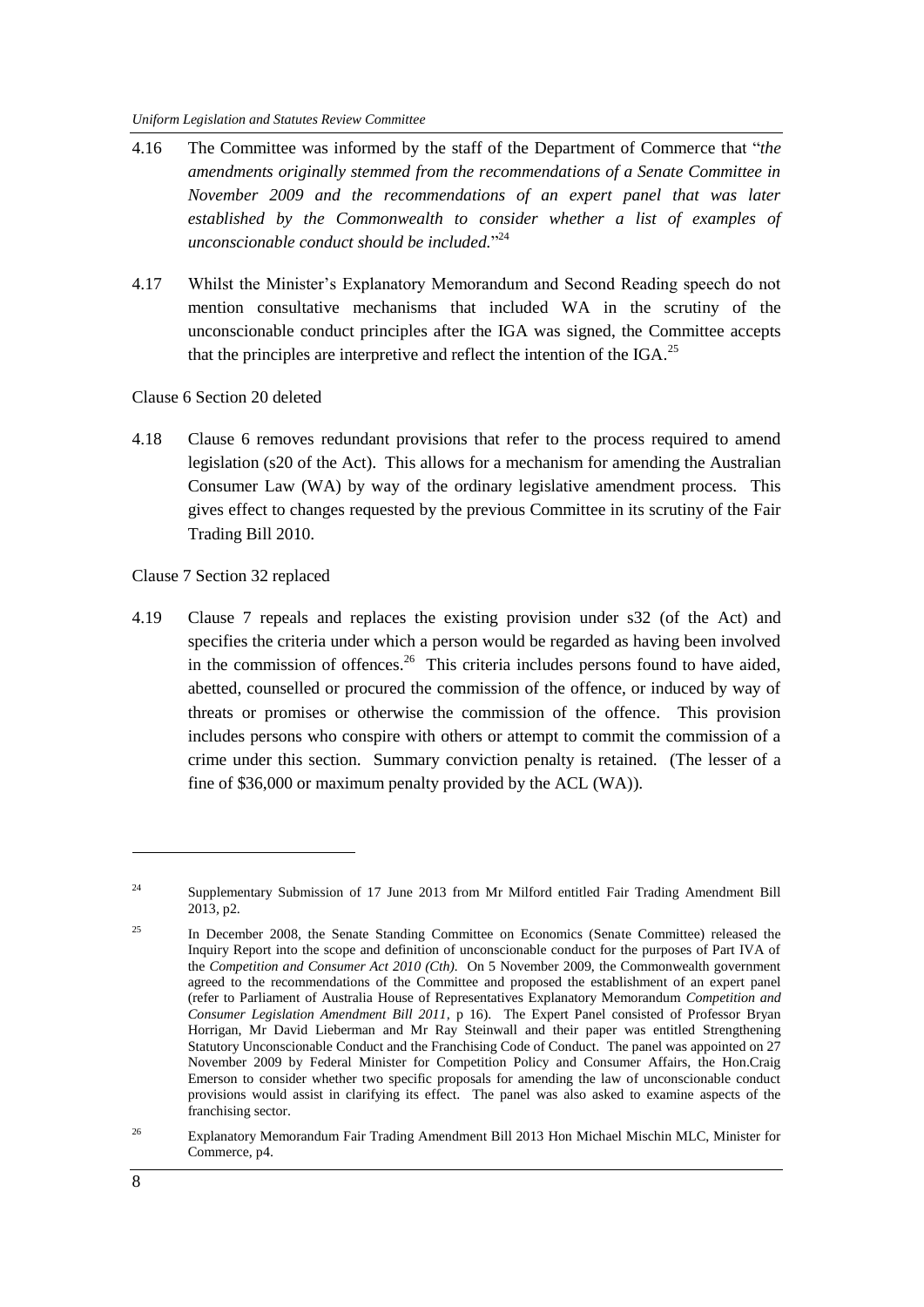#### Clause 8 Section 36 amended

4.20 Clause 8 amends s36(1) to provide for the modification to the text of schedule 2 of the *Competition and Consumer Act* (Cth) 2010 as in force 1 January 2013. <sup>27</sup> The Explanatory Memorandum clarifies that the text of schedule 2 "*together with the regulations made under section 139G of the Act, form the ACL (WA)*."<sup>28</sup>

Clause 9(1) Section 48 amended

4.21 This clause amends s48 and provide for the powers and functions of a Commissioner, including powers to carry out investigations into alleged breaches.

Clause 9 (2)

- 4.22 The Commissioner already has the power under s48(2) to take or defend proceedings relating to a contravention of a code of practice. This clause will extend the Commissioner's powers so that the Commissioner may assume the conduct or defence of proceedings that have been commenced by another party.<sup>29</sup>
- 4.23 Section 48(3) specifies the limitations on the Commissioner's assistance.

Staff from the Department of Commerce said:

*This power is being sought to ensure that consumers or businesses are not disadvantaged should the Commissioner decide that their case has merit and wishes to intervene.* 30

Clause 10 Section 49 amended

- 4.24 This clause provides for the Commissioner for Consumer Protection (**Commissioner**) to act on behalf of the complainant and has the same rights of the complainant. This includes settling the action or any part of the action at  $s49(1)(a)$ , conduct the proceedings in whatever manner the Commissioner things appropriate or proper at  $s49(1)(b)$ , and moneys (excluding costs) paid to the complainant at  $s49(1)(c)$ .
- 4.25 This clause provides consequential amendments to the scope of s49(1) to reflect the Commissioner's powers under the new s48(2).

<sup>&</sup>lt;sup>27</sup> Explanatory Memorandum Fair Trading Amendment Bill 2013 Hon Michael Mischin MLC, Minister for Commerce, p4.

<sup>28</sup> Ibid.p4.

<sup>29</sup> Ibid, p4.

<sup>&</sup>lt;sup>30</sup> Supplementary Submission of 17 June 2013 from Mr Gerald Milford, Manager Strategic Policy, Department of Commerce entitled Fair Trading Amendment Bill 2013*,* p4.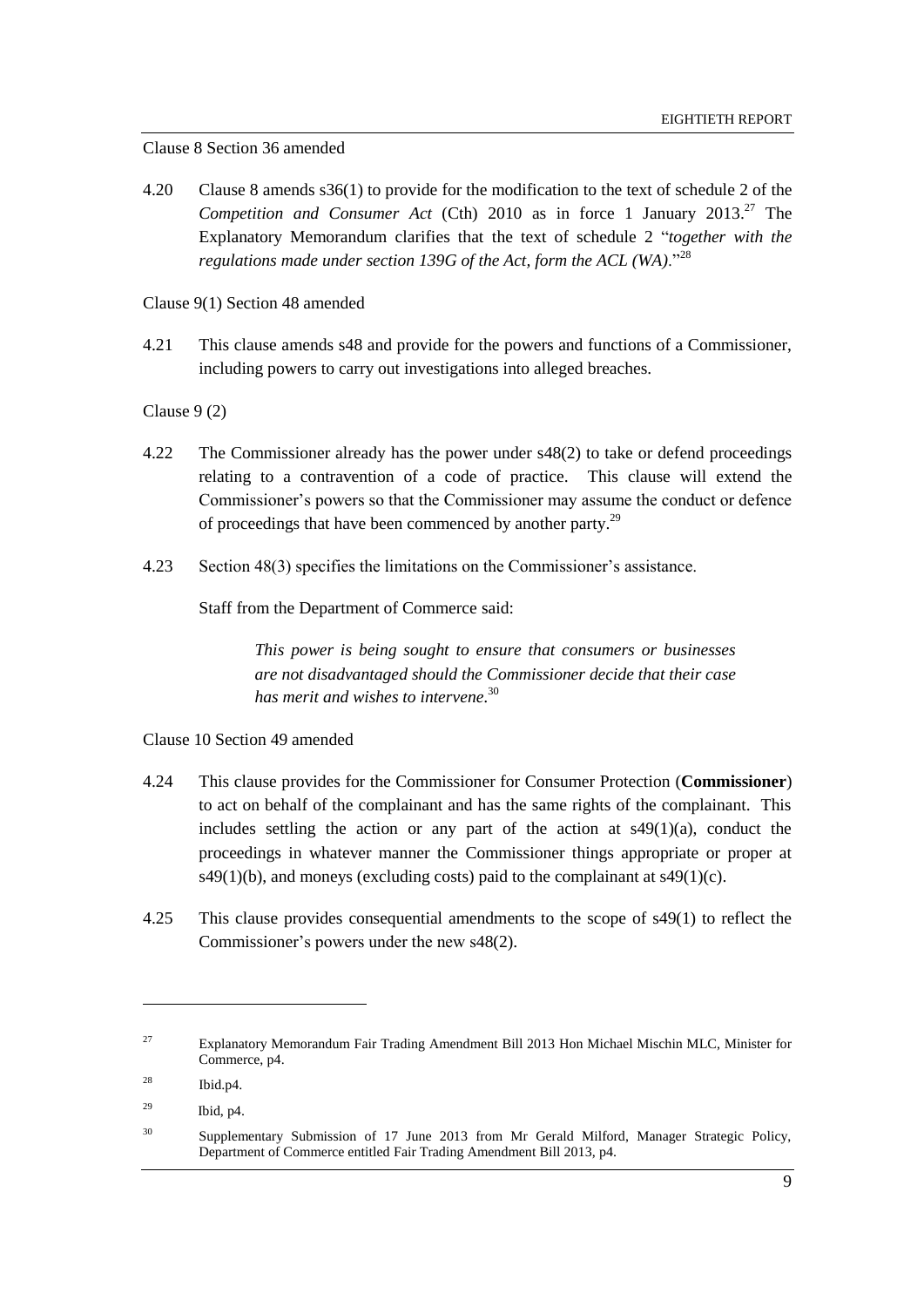Clause 11 Section 58 amended

- 4.26 This clause amends  $58(1)(a)(ii)$  and  $58(1)(b)$  and sets out the Commissioner's powers to provide assistance to consumers and business and the conditions that must be satisfied before the Commissioner may provide assistance. This provision specifies the Commissioner's powers to make any investigation or inquiry that may be necessary to satisfy him or herself that is proper to assume the conduct or defence of legal proceedings on behalf of a business.
- 4.27 The Commissioner for Consumer Protection may institute, defend or assume conduct of legal proceedings on behalf of consumers or businesses (s58). The public interest provision remains  $s58(1)(a)(ii)$ .
- 4.28 The Commissioner for Consumer Protection must not institute, defend or assume conduct or defence of proceedings unless the amount of claim does not exceed \$100,000 or specific performance without first obtaining the consumer's written consent and the consent of the Minister for Commerce (s58).

Clause 12 section 59 amended

4.29 Section 59 provides a consequential amendment to the scope of s59(1) to reflect the changes to the Commissioner's powers under the new s52(2). The heading of s59 is amended to read as, "*Provisions for proceedings Commissioner institutes, defends or assumes conduct or defence of.*"

Clause 13 section 90 amended

- 4.30 This clause amends s90 and corrects a drafting error with regard to the use of the word "Part" in place of "Division". Staff from the Department of Commerce advised that "*as currently drafted because the section has no application beyond the Division in which it sits, the Commissioner cannot take action against person involved in those related activities as was originally intended."*<sup>31</sup>
- 4.31 By replacing "Division" with the word "Part", this amendment allows the Commissioner to "*take action against persons involved in those related activities as originally intended and is only able to take action against those persons who actually contravene the Act*."

On 17 June 2013, staff from the Department of Commerce stated:

*At present only a person that is directly involved in an offence can be charged. This was a drafting oversight when the Act was made in* 

1

<sup>&</sup>lt;sup>31</sup> Explanatory Memorandum, Fair Trading Amendment Bill 2013, Hon Michael Mischin MLC, Minister for Commerce, p6.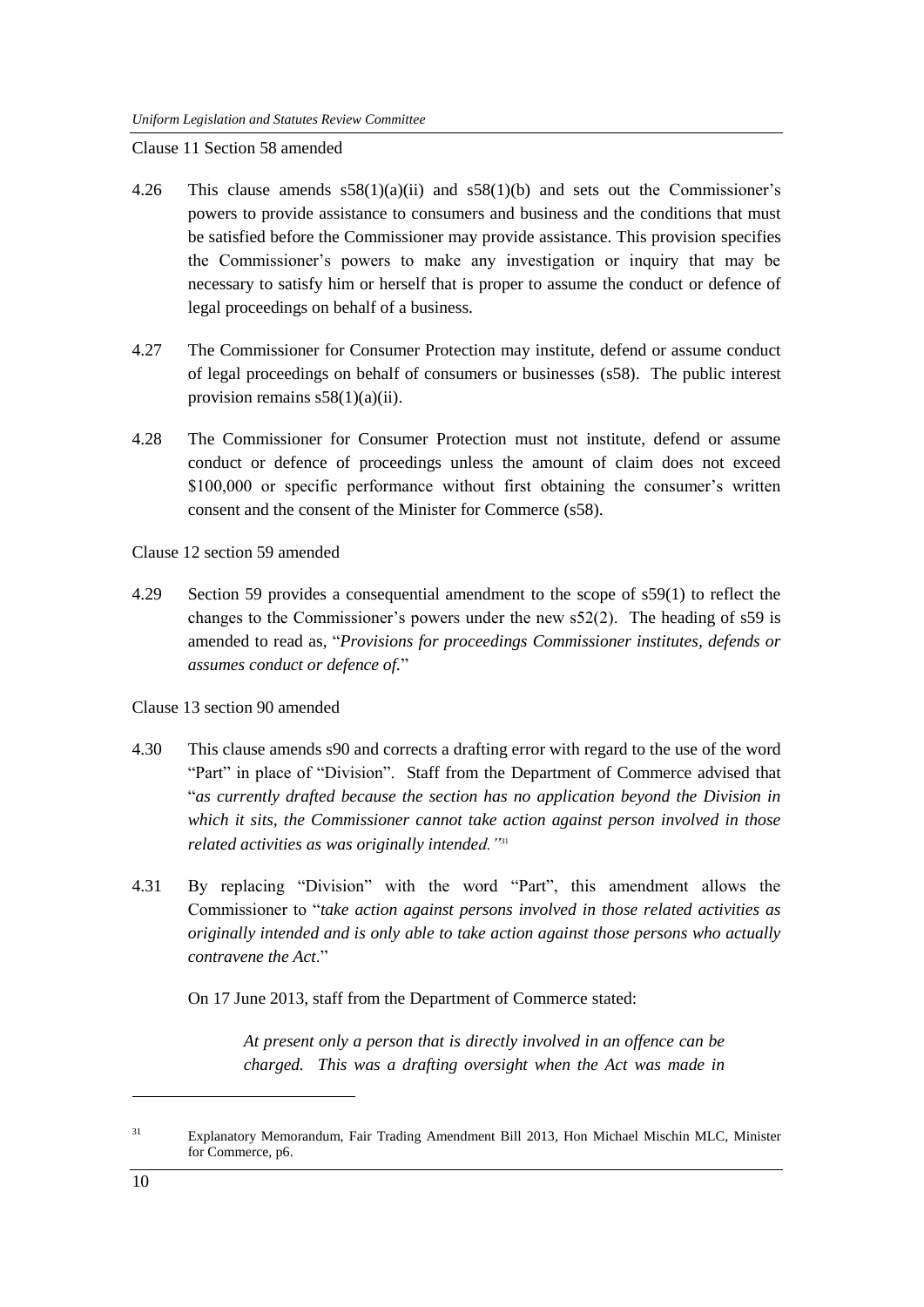EIGHTIETH REPORT

*2010. It came about because the relevant section applied to only one Division of the Act when it should have applied to the whole Part of the Act in which it sat. Under the previous Fair Trading Act 1987, people who were involved in a contravention could also be charged so this amendment simply restores us to that position.* 32

Clause 14 Section 107 amended

4.32 This clause amends s107 and creates an offence and a penalty for a person who contravene or fails to comply with an order of the Supreme Court or District Court under s106. This offence may be dealt with on indictment or summarily.

Clause 15 Schedule 1 heading

4.33 Schedule 1 heading is replaced as a consequence to amendments to s15. Schedule 1 is to be read as *Acts that override the Australian Consumer Law (WA) Part 3-3*.

On 17 June 2013, staff from the Department of Commerce said:

*It was originally intended that the Acts in Schedule 1 would only prevail where they are inconsistent with the product safety provision of the ACL as was the case under the old Fair Trading Act 1987 and Consumer Affairs Act 1971. Giving precedence to those Acts over all of the ACL was a drafting error. The Bill corrects that error and restores us to the position we were in before the 2010 Act was made.* 33

Clause 16 Schedule 2 amended

4.34 The heading of Schedule 2 of the Act reads as "*Registration Acts*". Staff from the Department of Commerce clarified that the clause of the Bill will allow for the inclusion of the *Debt Collectors Licensing Act 1964, Employment Agents Act 1976* and the *Travel Agents Act 1985* into Schedule 2 of the Act. These acts were inadvertently excluded from schedule 2 in the original drafting. The schedule permits specific investigation and enforcement powers to be used in relation to the other licensing acts administered by the Commissioner for Consumer Protection.

<sup>&</sup>lt;sup>32</sup> Supplementary Submission of 17 June 2013 from Mr Gerald Milford, Manager, Strategic Policy, Department of Commerce entitled Fair Trading Amendment Bill 2013*,* p4.

<sup>33</sup> Ibid, p4.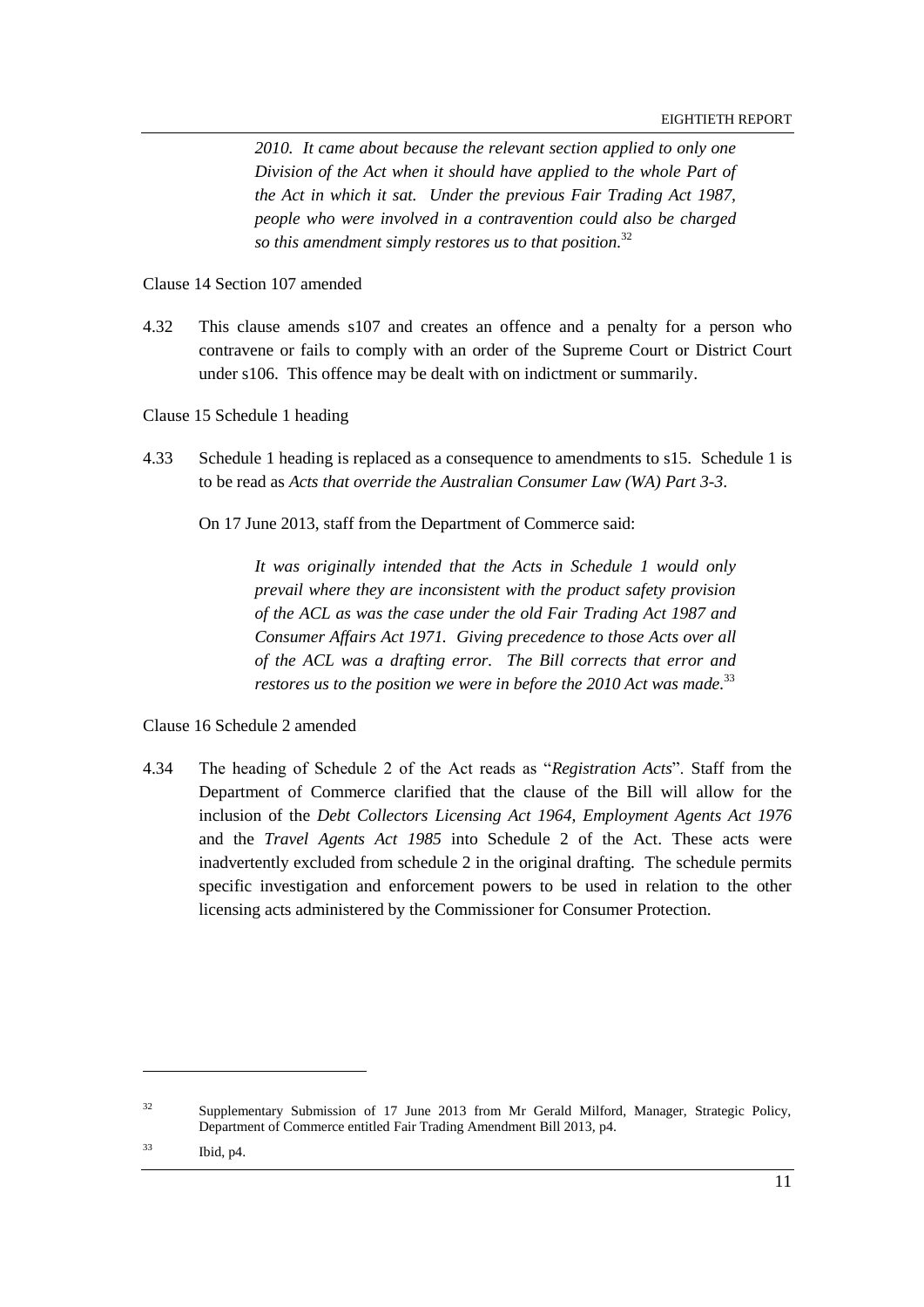#### **Business Structures**

- 4.35 The Committee clarified the types of business structures covered by the amendments.
- 4.36 Mr Gerald Milford, Manager Strategic Policy, Department of Commerce in his letter to the Committee, wrote:

*Western Australia has a general power to make laws in respect of consumer protection. In doing so it applied the Commonwealth Australian consumer law as a law of its own, through the Fair Trading Act 2010, as from 1 January 2011. The applied law is referred to as the Australian Consumer Law (WA), and, being a general law, applies to corporations, individuals (sole traders), partnerships, cooperatives, public bodies and association, both incorporated and unincorporated.*

*The changes made to the Commonwealth Australian Consumer Law since 1 January 2011 have not yet been applied in Western Australia and therefore do not form part of the Australian Consumer Law (WA) at this time. Until these two laws are aligned, the amendments to the Commonwealth Australian Consumer law apply only to corporations and to transaction involving interstate trade. Successful passage of the Fair Trading Amendment Bill 2013 will realign the two laws to ensure that the law is the same for all parties.*<sup>34</sup>

#### **5 CONCLUSION**

- 5.1 The IGA was signed on 2 July 2009. The State of Western Australia is a party to the IGA. *The Fair Trading Act 2010* introduced uniform amendments in consumer law in accordance with the IGA.
- 5.2 The IGA requires the State of Western Australia to use its "*best endeavours to have its parliament repeal, amend or modify any legislation that is inconsistent with or alters the effect of the Australian Consumer Law.*" 35
- 5.3 The Committee observes the concerns of the Standing Committee on Legislation when scrutinising uniform legislation:

*It is "important to take into account the role of the Western Australian Parliament in determining the appropriate balance* 

**.** 

<sup>34</sup> Letter entitled "Fair Trading Amendment Bill 2013" from Mr Gerald Milford, Manager, Strategic Policy Department of Commerce (dated 20 June 2013) to the Committee.

<sup>35</sup> Explanatory Memorandum Fair Trading Amendment Bill 2013, Hon Michael Mischin MLC, Minister for Commerce, p1.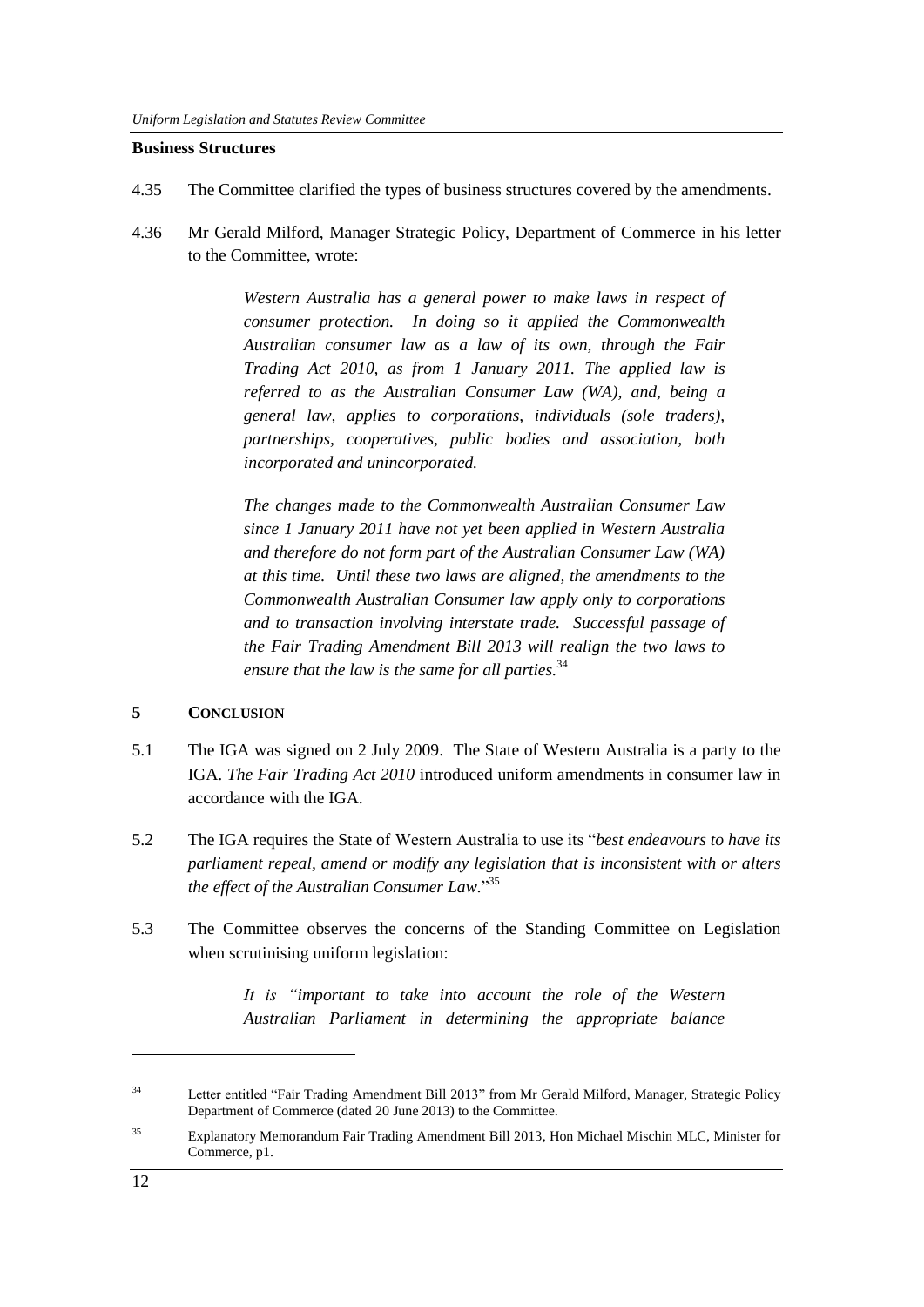*between the advantages to the State in enacting uniform laws, and the degree to which parliament, as a legislature, loses its autonomy through the mechanisms used to achieve uniform laws."*<sup>36</sup>

- 5.4 The Committee notes clause 26 and clause 45 of the IGA provides for the State to confer its powers to the Commonwealth in relation to enforcement and administration and product safety. Western Australia however, has not referred State powers to the Commonwealth on the amendments proposed.
- 5.5 The Standing Committee on Procedure and Privileges Report No. 8, adopted by the House on 20 September 2006, noted that the practice of the Legislative Council in relation to amendment bills has been that if a uniform scheme has been implemented by a previous Act then bills that propose further amendments to that uniform legislation do not stand referred to the Committee unless the particular bill implements additional uniform legislation.<sup>37</sup> The Procedure and Privileges Committee incorporated this approach into its "Guidelines on the Practice on Bills Standing Referred"<sup>38</sup>
- 5.6 The Committee considered and scrutinised the Fair Trading Amendment Bill 2013 in accordance with its current Terms of Reference and the Australian Consumer Law as specified in the IGA.

**Finding 1: The Committee finds that all clauses of the Fair Trading Amendment Bill 2013 give effect to the IGA that the Australian jurisdictions will implement the ACL (Standing order 126) and it is the view of the Committee that the Bill falls within this category of an amendment bill.**

**Finding 2: The Committee finds that the Bill is uniform legislation to which sub paragraphs of Standing Order 126 apply.**

5.7 Under its current Terms of Reference, the Committee is confined to considering matters of parliamentary sovereignty and law making powers of the Parliament of Western Australia. These matters would have been considered by the House at the time it considered the Principal Act and remain unchanged by this Bill. The

<sup>36</sup> Western Australian Parliament, Legislative Council Standing Committee on Legislation, *Special Report of the Standing Committee on Legislation in relation to Intergovernmental Agreements, Uniform Schemes and Uniform Laws: amendment to Standing Orders 230(c) and (d)*, 6 November 2001, p2.

<sup>37</sup> Western Australian Parliament, Standing Committee on Procedure and Privileges Report No. 8, November 2005, Appendix 3, p34. This was adopted by the House on 20 September 2006.

<sup>38</sup> Ibid.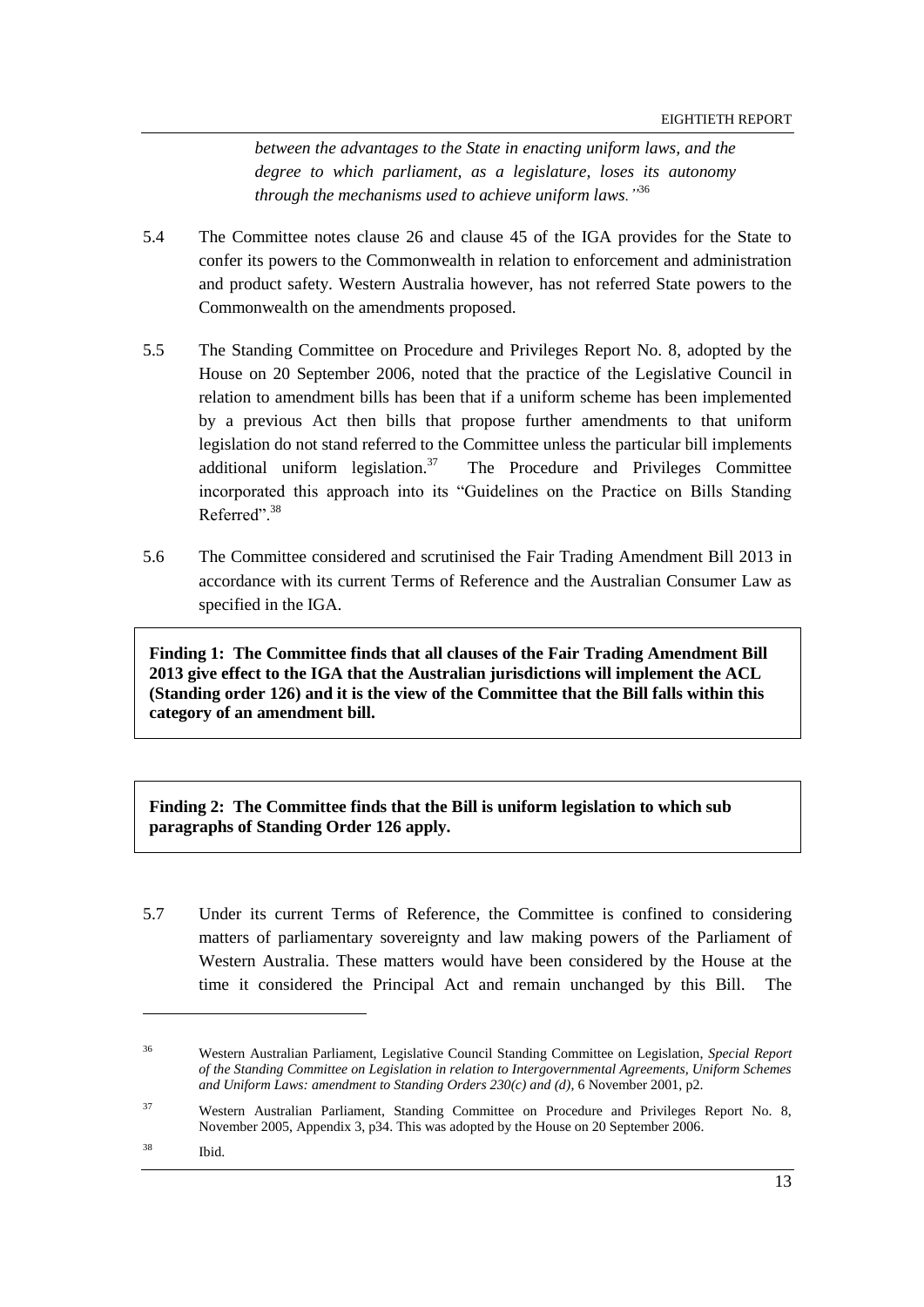Committee is of the view that there are no other issues in the Bill impacting upon the sovereignty and law-making powers of the Parliament of Western Australia.

**Recommendation 1: The Committee recommends that the Bill be passed without amendment.**

5.8 The Committee commends its report and recommendation to the Legislative Council.

Dacit

**Hon Kate Doust MLC Chair 6 August 2013**

**\_\_\_\_\_\_\_\_\_\_\_\_\_\_\_\_\_\_**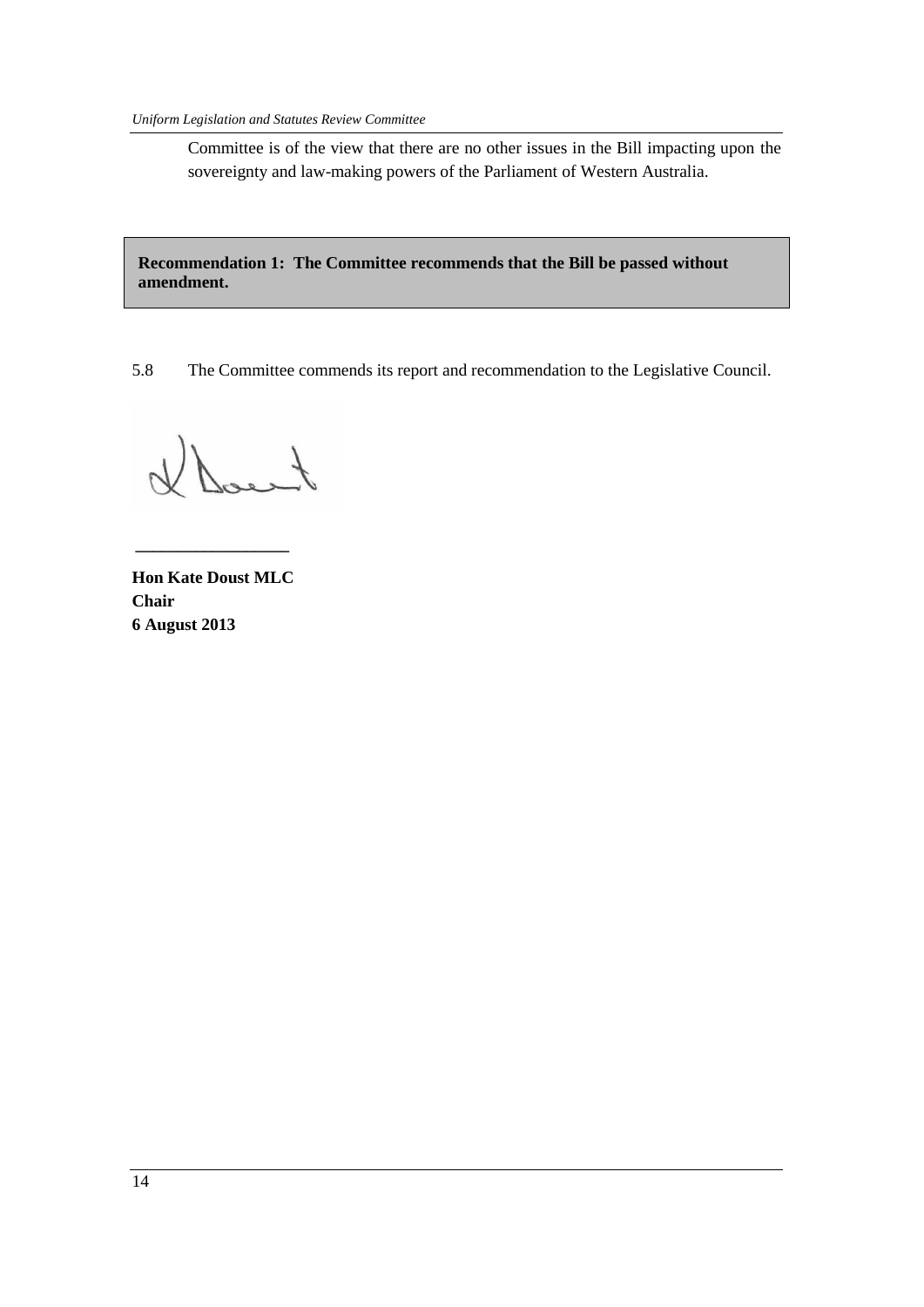### **APPENDIX 1**

## **LIST OF STAKEHOLDERS**

#### **List of Stake Holders**

Choice (Australian Consumers Association) – Mr Alan Kirkland, Chief Executive Officer

Information Commissioner – Mr Sven Bluemmel

Law Society of Western Australia – Mr David Price, Executive Director

Ombudsman Western Australia – Mr Chris Field

Murdoch University – Professor Jurgen Brohmer, Dean, School of Law

Sussex Street Community Law Services Inc. – Ms Jane Timmermanis, General Manager

University of Notre Dame – Professor Douglas Hodgson, Dean, School of Law

University of Western Australia – Professor Erika Techera, Dean, Faculty of Law

Western Australian Bar Association – Mr Peter Quinlan, President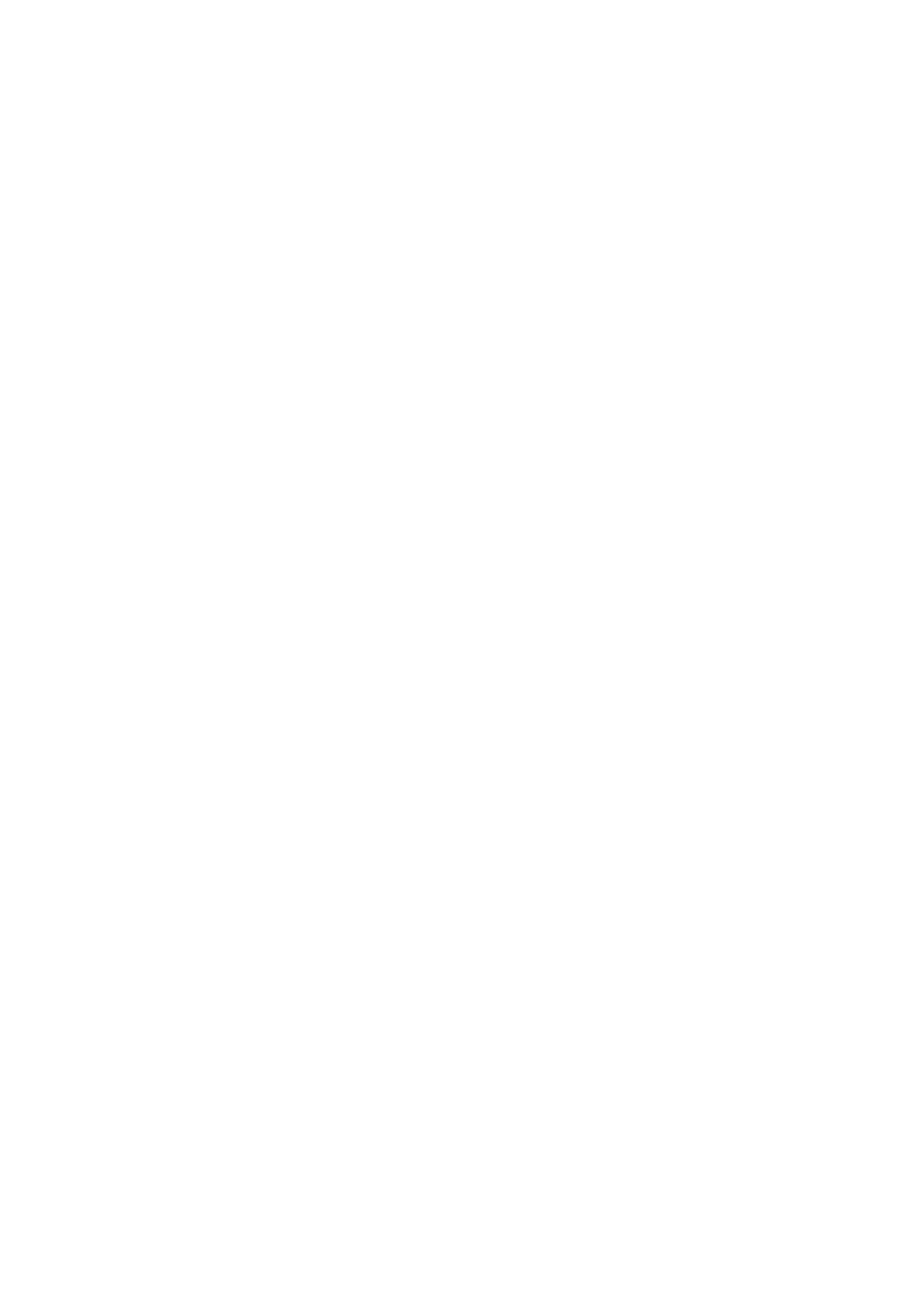### **APPENDIX 2**

# **SUPPLEMENTARY SUBMISSION OF 17 JUNE 2013 FROM MR GERALD MILFORD, MANAGER STRATEGIC POLICY, DEPARTMENT OF COMMERCE**

#### **FAIR TRADING AMENDMENT BILL 2013**

#### Introduction - history

- . In July 2009 all Australian Governments, including WA, signed the Intergovernmental Agreement for the Australian Consumer Law which required all the States and Territories to apply the Commonwealth Australian Consumer Law as a law of their jurisdiction, including any future changes.
- The Agreement also provided for those future changes to be agreed to by a voting arrangement whereby the Commonwealth and at least four other jurisdictions, of which at least three must be States, must agree to the change.
- About 21/2 years ago the WA Parliament passed the Fair Trading Act 2010. That Act was the one that gave effect to the Intergovernmental Agreement. It provided for the adoption or application of the Commonwealth Australian Consumer Law as a law of Western Australia as it existed on the day the Act came in to force
- The 2010 Act came into force on proclamation on 1 January 2011.
- . The Australian Consumer Law (or ACL) is a generic law that regulates the conduct of business in the marketplace and the relationship between consumers and traders.
- It deals with matters such as unconscionable conduct, misleading advertising, consumer guarantees on goods and services, door to door trading and product safety.
- As a national law, its major advantage is that it provides certainty and lower compliance costs for businesses that operate nationally. It also ensures that consumers have the same rights and protections no matter where they are in Australia.
- Most of these protections previously sat in the WA Fair Trading Act 1987, Door To Door Trading Act 1987 and Consumer Affairs Act 1971. The 2010 Fair Trading Act replaced these three Acts.
- Since the 2010 Act came into force there have been a few amendments made to the Commonwealth ACL.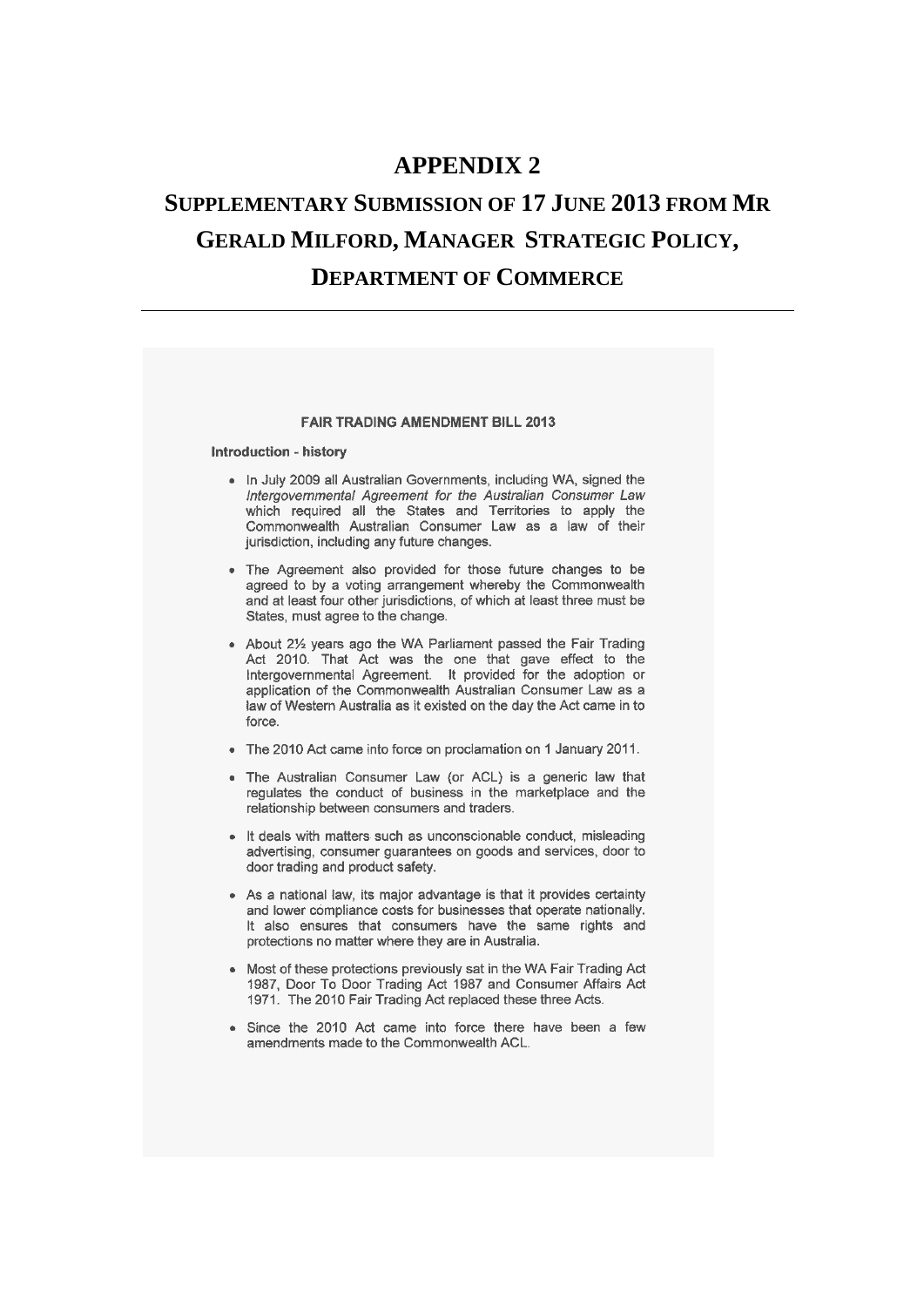$-2-$ 

- In all other Australian jurisdictions these changes were automatically adopted as a law of their own jurisdiction. However, the WA Parliament didn't agree to automatic adoption of changes. These changes can only be applied in Western Australia through amendment legislation.
- The main purpose of this Bill is to realign the WA ACL with the ACL as it exists in all other states and territories. There are of course other amendments in the Bill as well which I will talk about later.
- Since the ACL came into force on 1 January 2011, the Commonwealth Government has passed two Acts that included amendments to the ACL. These amendments were supported under the voting process provided for in the Intergovernmental Agreement, including support from WA.
- The most significant of the changes was the inclusion of interpretive principles into the Unconscionable Conduct provisions of the ACL.
- Under the ACL it is an offence for a business to engage in unconscionable conduct in connection with the supply or acquisition of goods or services.
- In determining whether conduct is unconscionable, courts can have regard to matters such as the relative bargaining strengths of the parties, whether a person was required to comply with conditions that were reasonably necessary to protect the suppliers interests or whether the supplier engaged in unfair tactics.
- In late 2011 the Commonwealth amended the ACL to include interpretive principles to assist the courts in applying the prohibition against unconscionable conduct and to help stakeholders understand the meaning and scope of the provisions.
- The amendments originally stemmed from the recommendations of a Senate Committee in November 2009 and the recommendations of an expert panel that was later established by the Commonwealth to consider whether a list of examples of unconscionable conduct should be included.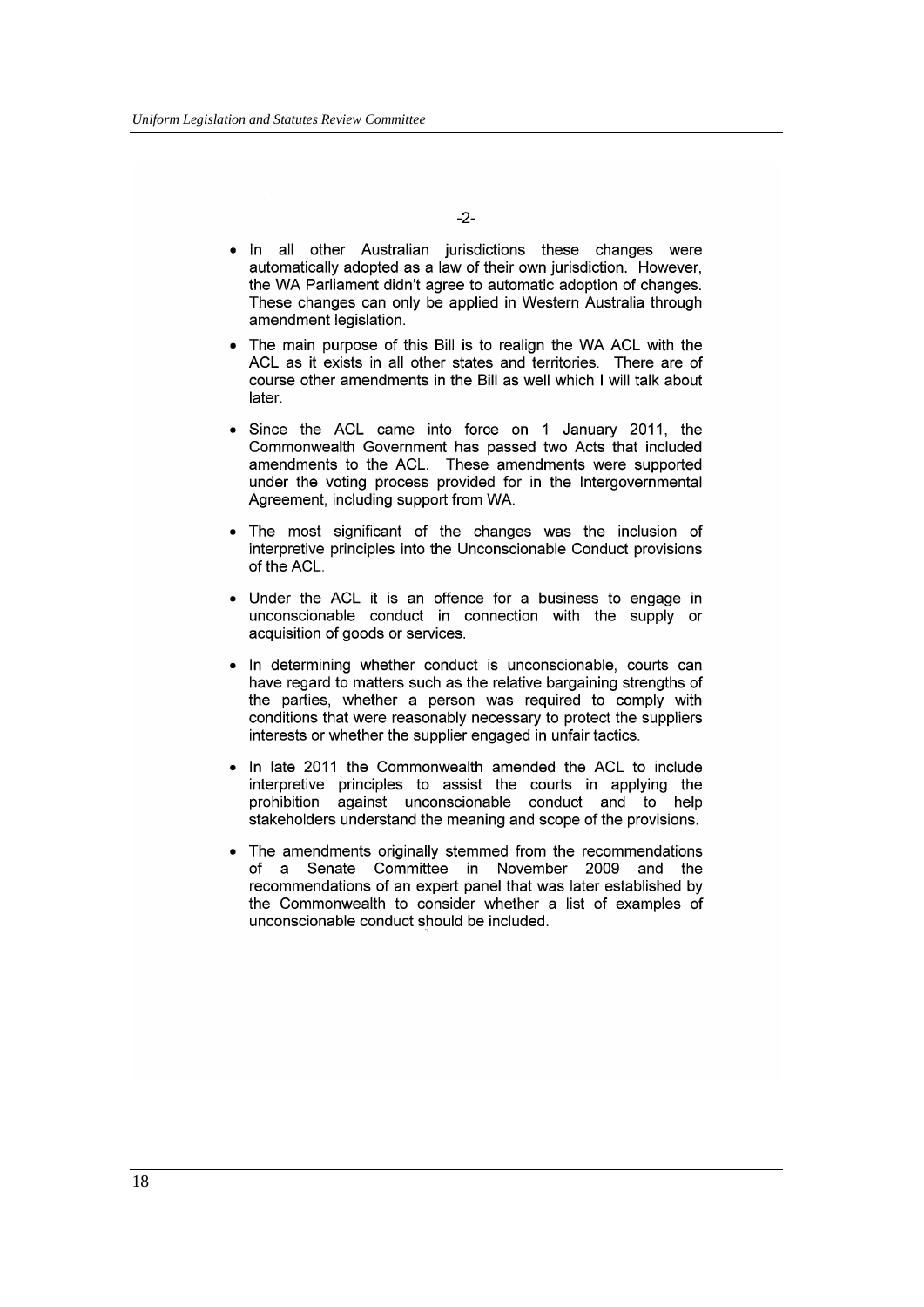- So just to be clear, the unconscionable conduct provisions themselves have not changed, but a set of principles has been added to assist the courts.
- As well as the unconscionable conduct principles, the Commonwealth also amended the meaning of a couple of terms in the ACI
- Firstly, the definition of *document* was amended to align it with the definition in the Commonwealth's Acts Interpretation Act. The meaning of document has been broadened so that it now includes maps, plans, drawings and photographs.
- Secondly, the reference to Standards Australia International Limited was updated to read Standards Australia, again to align it with the definition in the Commonwealth's Acts Interpretation Act.
- This Bill seeks to apply all the amendments that have been made to the ACL since 1 January 2011 up to 1 January 2013. This will effectively pick up the unconscionable conduct amendments and these other minor definition changes. These are the only changes that have come into force in that period.
- Perhaps I could use this opportunity to answer the first question that I received in a letter from the Committee last week regarding the possibility of these amendments having retrospective application....
- This Bill has no retrospective implications whatsoever. What the Bill does is adopt the version of the Commonwealth Australian Consumer Law as it existed on 1 January 2013 and will apply that version as a law of Western Australian as from the date of proclamation which will be a date after the Bill is passed. (It will not apply from 1 January 2013)

#### What other amendments are contained in the Bill?

- This Bill also seeks to amend the Fair Trading Act 2010 to address a number of drafting errors and oversights. However, there is one substantive amendment that will create an additional power.
- At present the Commissioner for Consumer Protection has the power to start or defend proceedings on behalf of a consumer or business in any matter where the amount involved is up to \$100,000. But the Commissioner can't intervene if proceedings are already underway.